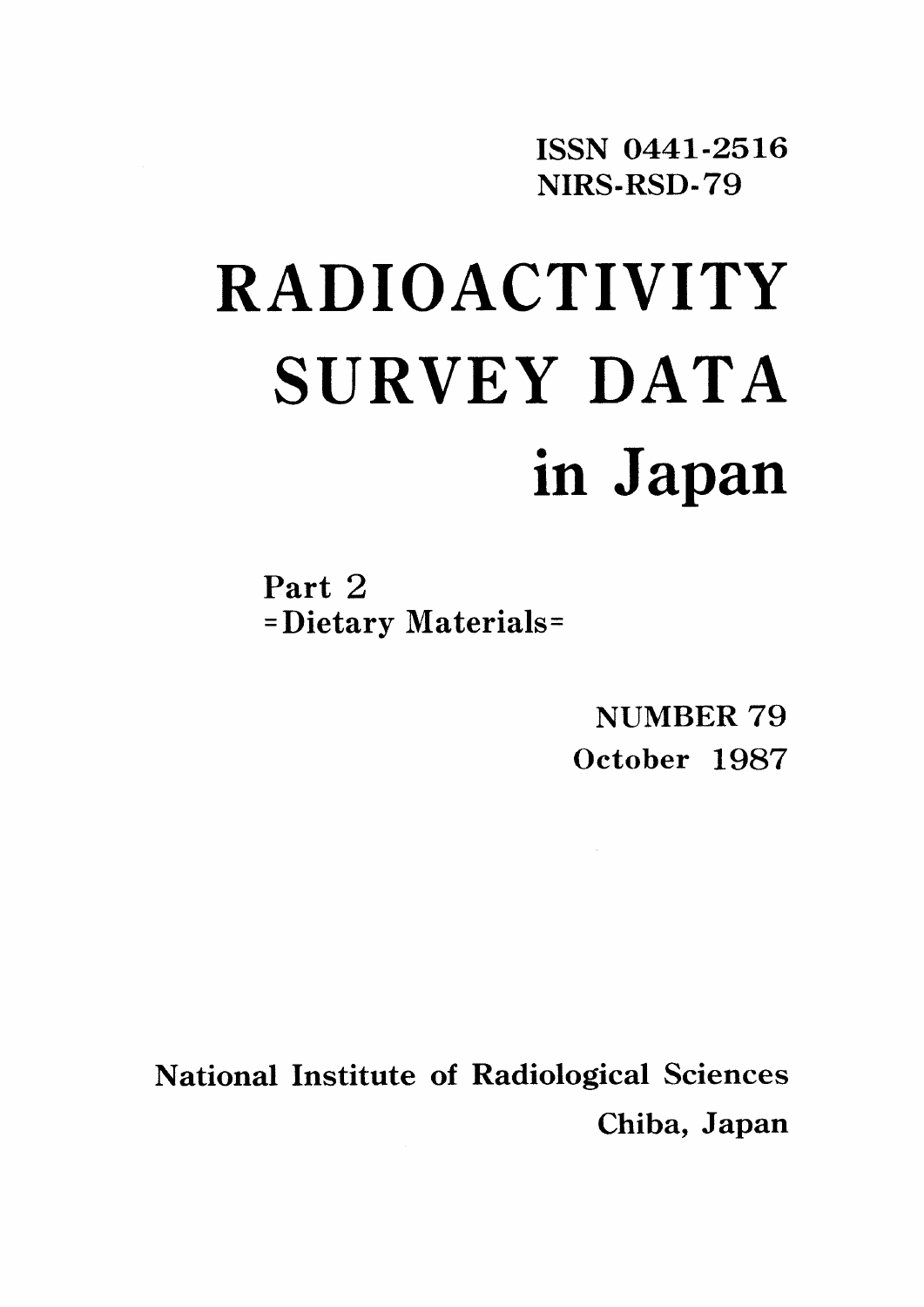# **Radioactivity Survey Data** in Japan

# Number 79

# October 1987 Part 2

#### Contents

|                                            | Page |
|--------------------------------------------|------|
|                                            |      |
| (Japan Chemical Analysis Center)           |      |
| 1.                                         |      |
| 2.                                         |      |
| 3.                                         |      |
| 4.                                         |      |
| 5.                                         |      |
| 6.                                         |      |
| (1)                                        |      |
|                                            |      |
| (producing districts)                      |      |
|                                            |      |
| (consuming districts)                      |      |
|                                            |      |
| (producing districts for domestic program) |      |
|                                            |      |
| (producing districts for WHO program)      |      |
|                                            |      |
| (consuming districts)                      |      |
|                                            |      |
| (powderd milk)                             |      |
|                                            |      |
| (producing districts)                      |      |
|                                            |      |
| (consuming districts)                      |      |
| (5)                                        |      |
| (6)                                        |      |
| (7)                                        |      |
| (8)                                        |      |
| 7.<br>Contents of Figure                   |      |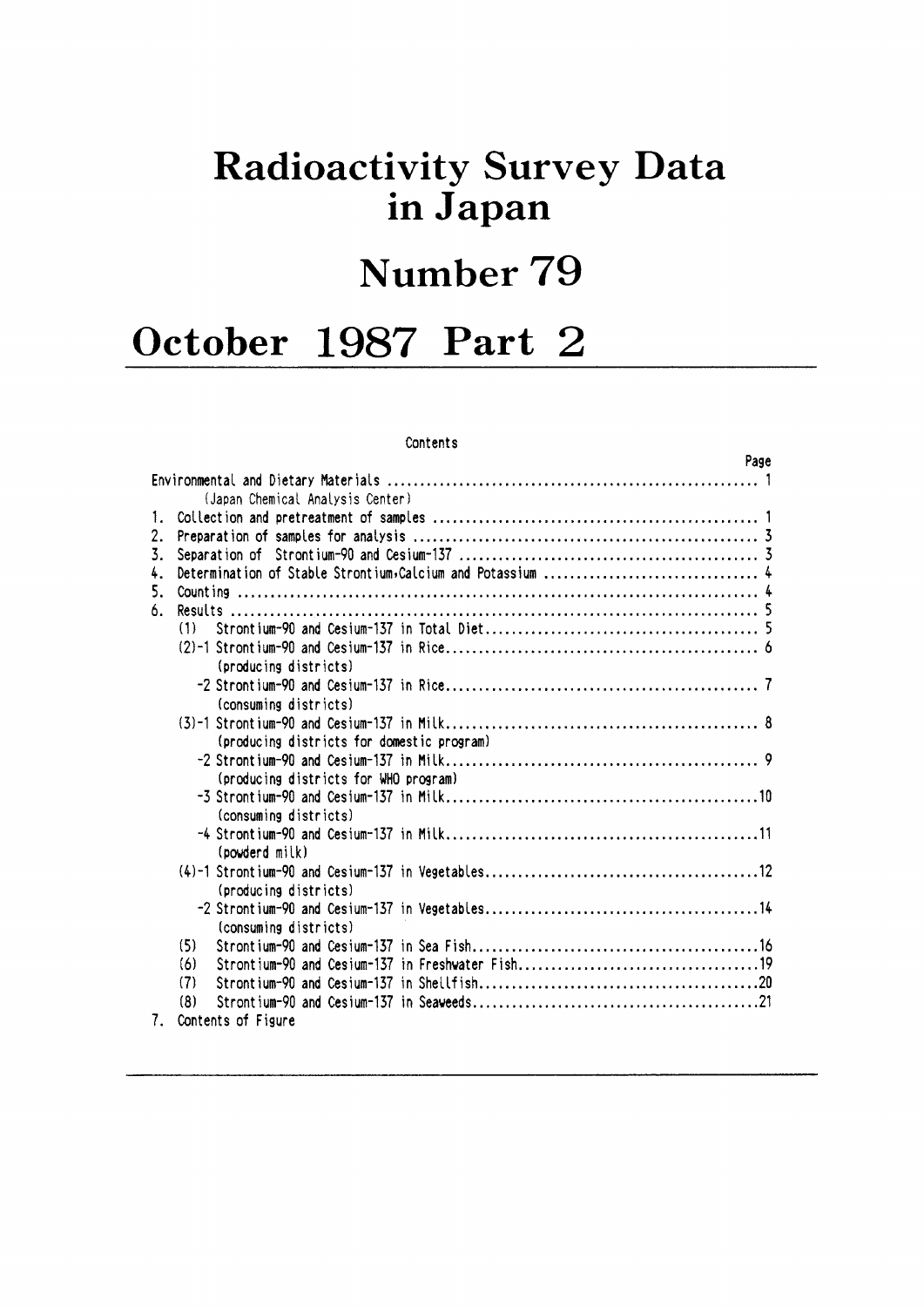Environmental and Dietary Materials\*

(Japan Chemical Analysis Center)

#### $1<sup>1</sup>$ Collection and pretreatment of samples

(1) Rain and dry fallout

Rain and dry fallout was collected monthly on a sampling tray, approximately 5000 cm<sup>2</sup> in area, which was filled with water to a depth of 1 cm at the beginning of every month.

Strontium and cesium carrier solutions were added after the sample was filtered. The tray was washed with 5  $\ell$  of distilled water and the washing was combined to the filtrate.

The sample was passed through a cation exchange column (500 ml of Dowex 50W  $\times$ 8, 50  $\sim$  100 mesh, Na form) at a rate flow of 80 ml/min.

#### (2) Airborne dust

Airborne dust was collected by an electrostatic precipitator or a filter air sampler for every three months at a rate of more than 3000 m<sup>3</sup> per month. The sampling was done 1 to 1.5 meters above the ground.

#### (3) Service water and freshwater

Service water, 100  $\ell$  each, was collected at the intake of the water-treatment plant and at the tap after water was left running for five minutes. Strontium and cesium carriers were added to the filtered water sample. The subsequent process was the same as that described in the section (1). Freshwater was treated in the same way as the service water.

### $(4)$  Soil

Soil was collected from the location in the spacious and flat area without past surface disturbance caused by duststorms, inflow and outflow due to precipitation, etc.. Any places located under trees in a forest, in a stony area or inside of river banks were avoided. Soil was taken from two layers of different depths, 0-5cm and 5-20cm. The soil lumps were crushed by hands and dried in a drying oven regulated 105  $\mathbb{C}$ . The soil was then passed through a 2 mm sieve to remove plant roots and pebbles.

(5) Sea water Sea water was collected at the fixed stations where the effect of terrestrial fresh water from rivers was expected to be negligibly small. A special consideration was also given to weather conditions. The sampling was carried out when there was no rainfall for the last few days. To prevent contamination, water samples were collected at the bow of a sampling boat just before she stood still by scooping surface water using a polyethylene bucket. Immediately after the collection, the samples were acidified to a pH lower than 3 by adding concentrated hydrochloric acid in a ratio of  $1 \text{ mQ}$  to 1  $\Omega$  of sea water, and then stored in 20  $\ell$  polyethylene containers. The sampling equipments as well as containers were thoroughly rinsed with dilute hydrochloric acid and then with distilled vater before use. Two hundred milliliters of sea water was also collected at the same stations for the determination of chlorinity.

(6) Sea sediments

Sediment was collected in the same area as that for the sea water sample, taking the following criteria into account:

- a. The depth of water exceeds 1 m at low tide.
- b. No significant sedimental movement is observed in the vicinity of concern.
- c. Mud, silt and fine sand are preferable.

A conventional sediment sampling device was used for collecting the top few centimeters of surface sediment. Approximately 4kg of the sample in wet weight was spread on a stenless steel dish after removed of the pebbles, shells and other foreign materials, and dried in a drying oven regulated at 105 $\mathbf{c}$ .

#### (7) Total diet

A full one day ordinary diet including three meals, water, tea and other in-between snacks for five persons was collected as a sample of "total diet". The sample in a large stainless steel pan was carbonized carefully by direct application of gas flame, and was transfered to a porcelain dish and then ashed at  $450$  °C in an electric muffle furnace.

#### $(8)$  Rice

Polished rice was collected in producing districts at the harvest and in consuming areas when new crops were first put on sale. The sample was carbonized and ashed in a porcelain dish.

Samples were sent to the Center from 32 contracted prefectures.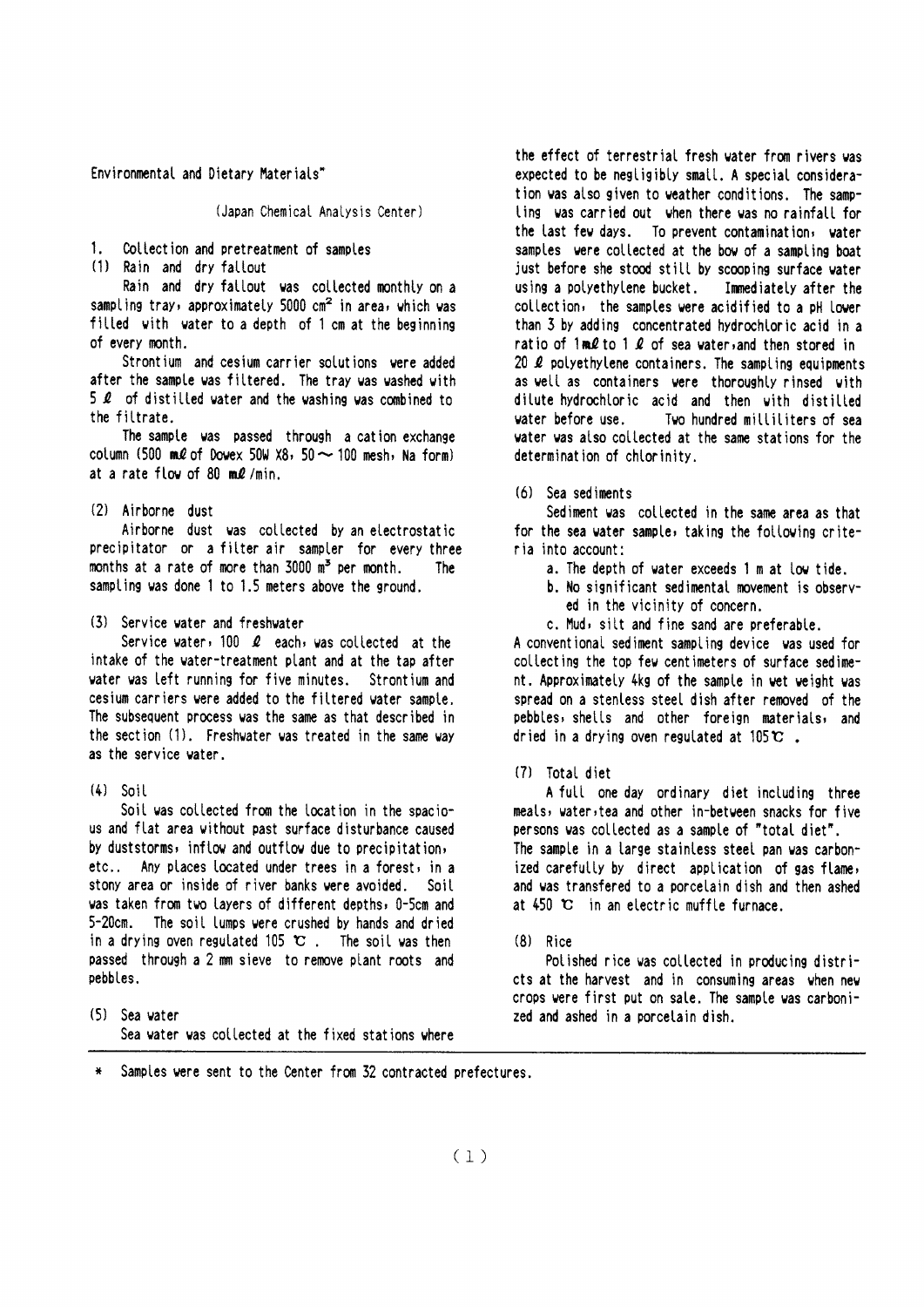#### $(9)$  Milk

Raw milk was collected in producing districts and commercial milk was purchased in consuming districts. Milk in a stainless steel pan or a porcelain dish was evaporated to dryness followed by carbonization and ashing.

#### (10) Vegetables

Spinach and Japanese radish were selected as the representatives for leaf vegetables and for non-starch roots, respectively. After removing soil, the edible part of vegetable sample was dried and carbonized in a stainless steel pan or a porcelain dish.

#### $(11)$  Tea

Five hundred grams of manufactured green tea was collected, carbonized and ashed in a stainless steel pan or a porcelain dish.

#### (12) Fish, shellfish and seaweeds

a. Sea fish and freshwater fish

Fish was rinsed with water and blotted with a filter paper. Only the edible part was used in case of larger sized fish, and the whole part was used in case of smaller ones. Each sample was weighed and placed in a stainless steel pan or a porcelain dish. After carbonized, the sample was ashed in an electric muffle furnace.

### b. Shellfish

Approximately 4 kg of shellfish including the shells was collected or purchased. After removing the shells, it was treated in the same way as that for the sea fish.

#### c. Seaweeds

Edible seaweeds were collected and rinsed with water to remove sand and other adhering matters on These were removed of excess waters the surface. weighed dried and ashed.

Table 1 shows detailes of sample collection.

| Sample                           | Frequency of sampling                | Quantity of sample            |
|----------------------------------|--------------------------------------|-------------------------------|
| =Environmental materials=        |                                      |                               |
| (1) Rain and dry fallout         |                                      |                               |
| 1. For domestic program          | monthly                              |                               |
| 2. For WHO program               | monthly                              |                               |
| (2) Airborne dust                | quarterly                            | $>3000$ m <sup>3</sup> /month |
| (3) Service water and freshwater |                                      |                               |
| 1. Service water (source water)  | semivearly                           | 100 $\ell$                    |
| 2. Service water (tap water)     | semiyearly                           | 100 $\ell$                    |
| 3. Freshwater                    | yearly (fishing season)              | 100 $\ell$                    |
| $(4)$ Soil                       |                                      |                               |
| 1. $0 \sim 5$ cm                 | yearly                               | 4 kg                          |
| 2. $5 - 20$ cm                   | yearly                               | 4 kg                          |
| (5) Sea water                    | yearly                               | 40 $\ell$                     |
| (6) Sea sediments                | yearly                               | 4 kg                          |
| =Dietary materials=              |                                      |                               |
| (7) Total diet                   | semiyearly                           | daily amount for 5 persons    |
| $(8)$ Rice                       |                                      |                               |
| 1. Producing districts           | yearly (harvesting season)           | 5 kg (polished rice)          |
| 2. Consuming districts           | yearly (harvesting season)           | 5 kg (polished rice)          |
| $(9)$ Milk                       |                                      |                               |
| 1. Producing districts for       | quarterly (February, May, August and | 3 Q                           |
| WHO program                      | November)                            |                               |
| 2. Producing districts for       | semiyearly (February and August)     | 3Q                            |
| domestic program                 |                                      |                               |

Table 1 Details of sample collection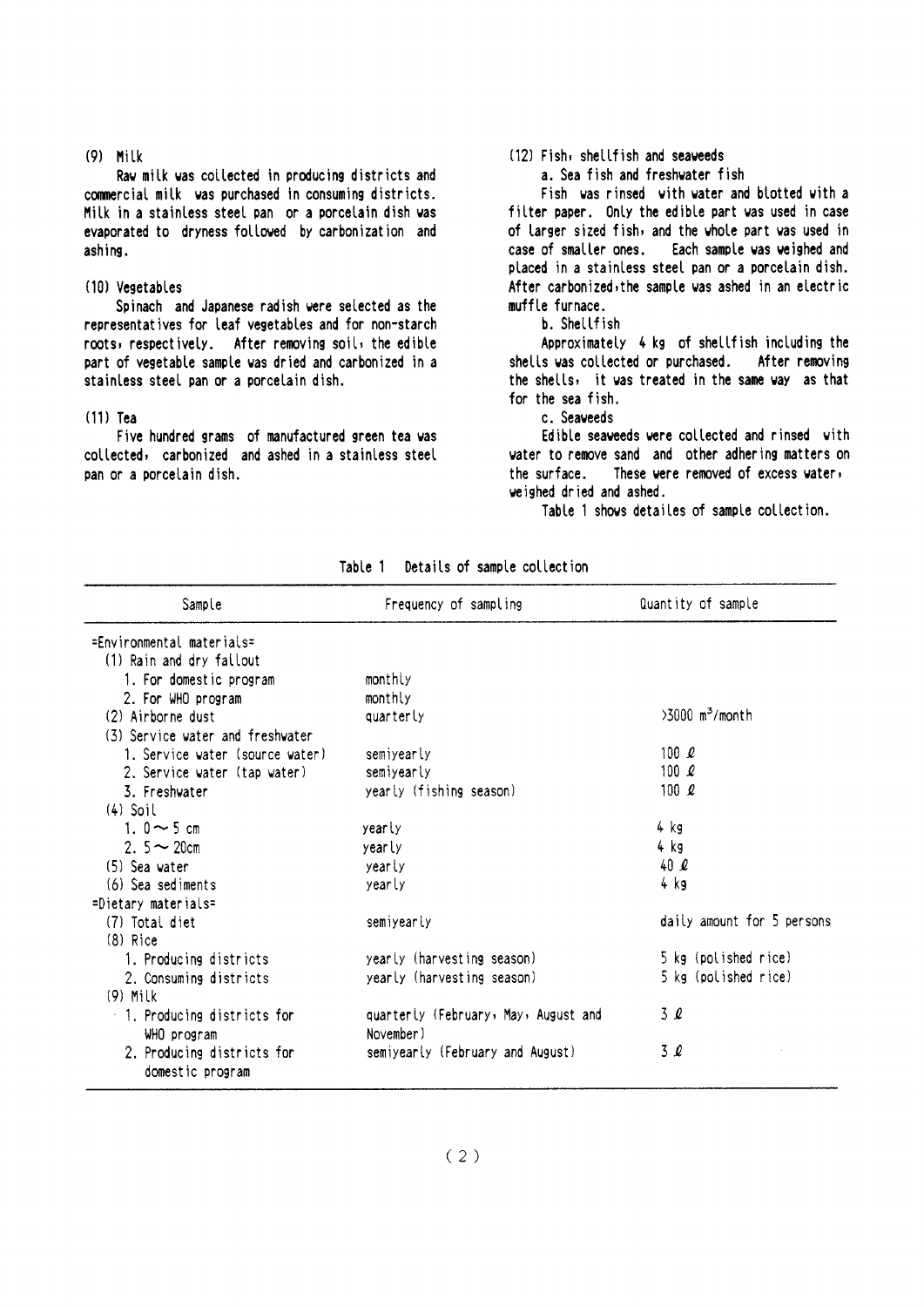| Sample                            | Frequency of sampling                | Quantity of sample      |  |  |
|-----------------------------------|--------------------------------------|-------------------------|--|--|
| 3. Consuming districts            | semiyearly (February and August)     | 3 Q                     |  |  |
| 4. Powdered milk                  | semiyearly (April and October)       | $2 \sim 3$ kg           |  |  |
| (10) Vegetables                   |                                      |                         |  |  |
| 1. Producing districts            | yearly (harvesting season)           | 4 kg                    |  |  |
| 2. Consuming districts            | yearly (harvesting season)           | 4 kg                    |  |  |
| $(11)$ Tea                        | yearly (the first harvesting season) | 500g (manufactured tea) |  |  |
| (12) Fish, shellfish and seaveeds |                                      |                         |  |  |
| 1. Sea fish                       | yearly (fishing season)              | 4 kg                    |  |  |
| 2. Freshwater fish                | yearly (fishing season)              | 4 kg                    |  |  |
| 3. Shellfish                      | yearly (fishing season)              | 4 kg                    |  |  |
| 4. Seaveeds                       | yearly (fishing season)              | $2 \sim 3$ kg           |  |  |

- Preparation of samples for analysis  $2^{\circ}$
- (1) Rain, service water and freshwater

Strontium and cesium were eluted with hydrochloric acid from the cation exchange column. The residue of rain sample on the filter paper was ashed in an electric muffle furnace and the ash was dissolved in hydrochloric acid. The insoluble part was filtered and vashed The filtrate and the washings were combined to the previous eluate and used for radiochemical ana-Lysis.

#### (2) Soil and Sea sediment

Dried soil was crushed to smaller ones than 0.25 mm in size by a crusher. The sieved sample was ashed in an electric muffle furnace regulated at  $450 \, \text{C}$ . The sample was then heated with hydrochloric acid, strontium and cesium carrier solutions and the mixture was heated. The insoluble constituent was filtered off and washed with water.

The dried sample was crushed to smaller ones than 0.25 mm by a crushing machine. The further preparation of the sample was the same as that described in the section  $2-(2)$ .

### $(3)$  Rice

The ashed sample was pulverized with a porcelain mortar and passed through a 0.35 mm sieve. The sieved sample to which both strontium and cesium carriers were added, was digested with nitric acid by heating. After the sample was heated again with nitric acid to dryness, strontium and cesium were extracted with hydrochloric acid and water. The insoluble constituent was filtered and washed. The filtrate and washings were combined for subsequent radiochemical analysis.

(4) Airborne dust, diet, milk, vegetables, fish and shellfish, seaveeds, tea and others

These ashed samples were treated with the same procedure as that described in the section  $2-(4)$ .

- $\mathbf{z}$ Separation of strontium-90 and cesium-137
- (1) Strontium-90

Sample solutions, prepared as in the foregoing sections  $2-(1)$  through  $2-(4)$ , were neutralized with sodium hydroxide. After sodium carbonate was added, the precipitate of strontium and calcium carbonates was separated. The supernatant solution was retained The carbonates were for cesium-137 determination. dissolved in hydrochloric acid and strontium and ca-Icium were precipitated as oxalates. The precipitate was dissolved in nitric acid and strontium was separated from calcium by successive fuming nitric acid separation. Iron scavenge was made after addition of ferric iron carrier followed by barium chromate separation after addition of barium carrier to remove radium, its daughters and lead. Strontium was recovered as carbonate, and the precipitate was dried and weighed to determine strontium recovery. The strontium carbonate was dissolved in hydrochloric acid and iron carrier was added. The solution was allowed to stand for two weeks for strontium-90 and yttrium-90 to attain equilibrium. Yttrium-90 was coprecipitated with ferric hydroxide and the precipitate was filtered off, washed and counted.

 $(2)$  Cesium-137

The supernatant separated from the strontium fraction was acidified with hydrochloric acid. While stirring, cesium was adsorbed on the ammonium molyb-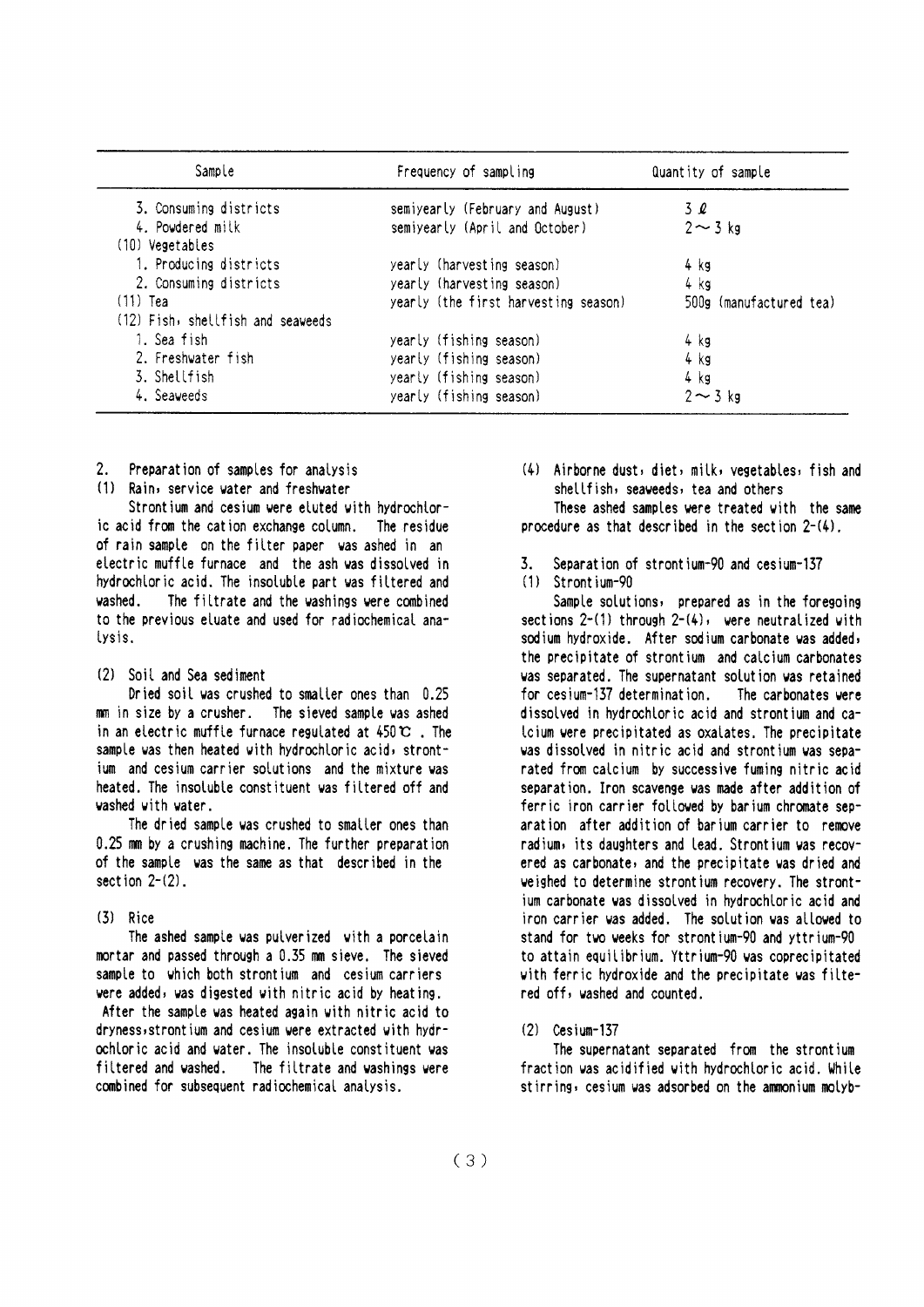#### dophosphate added.

After filtered off and washed with hydrochlotric acid the precipitate was dissolved in 2.5N sodium hydr-The solution was adjusted to oH 8.2 oxide solution. with hydrochloric acid and allowed to cool. Resultant molybdenum hydroxide which separated out in the solution, was filtered off and washed with water. EDTA was added to the filtrate and washings. Cesium and rubidium were adsorbed on a cation exchange column and cesium was separated from rubidium by eluting with hydrochloric acid.

The eluate was evaporated to dryness and was dissolved. The solution was filtered. Chloroplatinic acid was added to precipitate cesium. The precipitate was filtered onto a tared paper using a demountable filter and washed with water and then ethanol. After drying, the chemical yield of cesium was determined by weighing the precipitate. Cesium-137 radioactivity was measured for this precipitate.

Determination of stable strontium, calcium and  $\mathbf{L}$ potassium

A weighed amount of soil or sea sediment was heated in a electric muffle furnace at  $450$  C and then

treated with hydrochloric acid for extraction. A weighed aliquot of ashed samples of total diet, vegetables, milk, fish, shellfish or seaweeds was digested with hydrofluoric acid and nitric acid. The extract was made up to an appropriate volume with dilute hydrochloric acid. The sample solution was analyzed for calcium by titration with standard potassium permanganate solution after separating calcium as oxalate. Atomic absorption spectroscopy was applied when appropriate. Stable strontium and potassium were determined by atomic absorption and flame emission spectrometry, respectively.

#### 5. Count ing

After the radiochemical separation the mounted precipitates were counted for activity using low background beta counters normally for 60 to 90 min. Net sample counting rates were corrected for counter efficiency, recovery, self-absorption and decay to obtain the content of strontium-90 and cesium-137 per sample aliquot. From the results, concentrations of these nuclides in the original samples were calculated.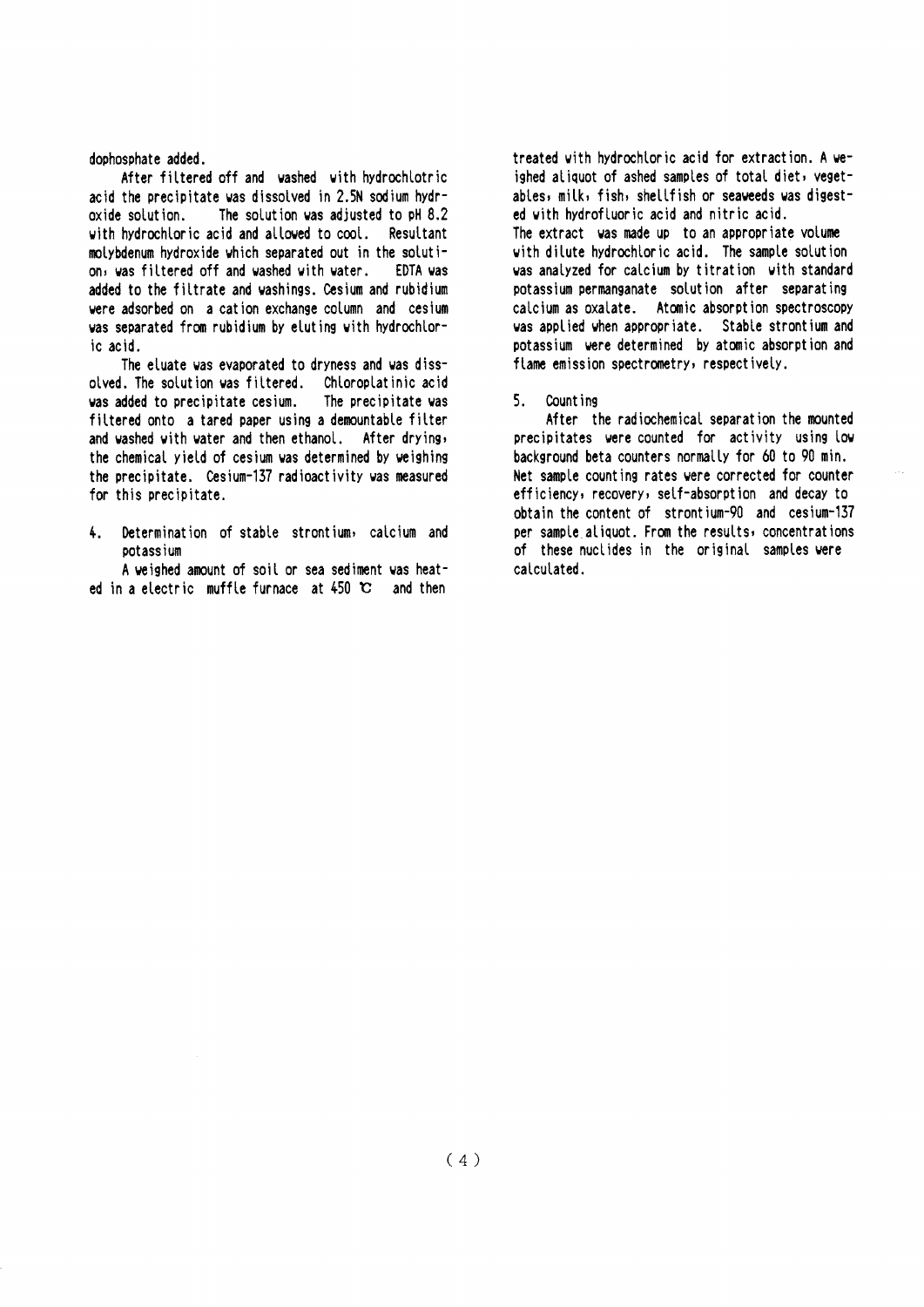#### 6. Results

#### (1) Strontium-90 and Cesium-137 in Total Diet (from Jun. 1986 to Dec. 1986)

-COntinued from NO.77 0f this publication-

|  |  | Table (1): Strontium-90 and Cesium-137 in Total Diet |  |  |  |  |  |
|--|--|------------------------------------------------------|--|--|--|--|--|
|--|--|------------------------------------------------------|--|--|--|--|--|

|                      | Ash  | Ca                                | $\bf K$ |                  | $\bullet \circ$ Sr | 137Cs            |                |  |
|----------------------|------|-----------------------------------|---------|------------------|--------------------|------------------|----------------|--|
| Location             |      | $(g/p \cdot d)$ (mg/p·d) (mg/p·d) |         | $(pCi/p\cdot d)$ | S.U.               | $(pCi/p\cdot d)$ | C.U.           |  |
| June, 1986           |      |                                   |         |                  |                    |                  |                |  |
| Fukushima, FUKUSHIMA | 13.6 | 560                               | 1350    | $1.9 \pm 0.32$   | $3.4 \pm 0.58$     | $1.9 \pm 0.21$   | $1.4 \pm 0.16$ |  |
| Neyagawa, OSAKA      | 16.0 | 571                               | 1780    | $1.7 \pm 0.30$   | $3.1 \pm 0.52$     | $2.7 \pm 0.23$   | $1.5 \pm 0.13$ |  |
| Matsue, SHIMANE      | 20.5 | 987                               | 2500    | $3.2 \pm 0.40$   | $3.2 \pm 0.40$     | $4.9 \pm 0.33$   | $2.0 \pm 0.13$ |  |
| Nagasaki, NAGASAKI   | 17.4 | 546                               | 1480    | $1.6 \pm 0.30$   | $2.9 \pm 0.56$     | $3.2 \pm 0.26$   | $2.2 \pm 0.17$ |  |
| JUly, 1986           |      |                                   |         |                  |                    |                  |                |  |
| Ishinomaki, MIYAGI   | 14.9 | 752                               | 2020    | $1.5 \pm 0.32$   | $2.0 \pm 0.43$     | $5.3 \pm 0.35$   | $2.6 \pm 0.17$ |  |
| Naha, OKINAWA        | 15.0 | 704                               | 1800    | $1.6 \pm 0.35$   | $2.3 \pm 0.49$     | $2.5 \pm 0.25$   | $1.4 \pm 0.14$ |  |
| August, 1986         |      |                                   |         |                  |                    |                  |                |  |
| Hiroshima, HIROSHIMA | 11.0 | 636                               | 1300    | $1.6 \pm 0.26$   | $2.5 \pm 0.41$     | $2.2 \pm 0.19$   | $1.7 \pm 0.15$ |  |
| November, 1986       |      |                                   |         |                  |                    |                  |                |  |
| Ishinomaki, MIYAGI   | 16.6 | 542                               | 2180    | $2.6 \pm 0.32$   | $4.8 \pm 0.59$     | $6.2 \pm 0.38$   | $2.9 \pm 0.17$ |  |
| Akita, AKITA         | 14.7 | 548                               | 1770    | $2.9 \pm 0.36$   | $5.3 \pm 0.65$     | $13 \pm 0.6$     | $7.4 \pm 0.31$ |  |
| Kanazawa, ISHIKAWA   | 18.4 | 607                               | 2530    | $4.2 \pm 0.40$   | $6.9 \pm 0.65$     | $7.0 \pm 0.41$   | $2.7 \pm 0.16$ |  |
| Fukui, FUKUI         | 12.8 | 675                               | 1760    | $2.3 \pm 0.25$   | $3.4 \pm 0.38$     | $1.9 \pm 0.21$   | $1.1 \pm 0.12$ |  |
| Shizuoka, SHIZUOKA   | 17.9 | 738                               | 2190    | $1.6 \pm 0.31$   | $2.2 \pm 0.42$     | $8.8 \pm 0.44$   | $4.0 \pm 0.20$ |  |
| Nagoya, AICHI        | 15.8 | 787                               | 2160    | $2.5 \pm 0.30$   | $3.1 \pm 0.39$     | $3.2 \pm 0.28$   | $1.5 \pm 0.13$ |  |
| Wakayama, WAKAYAMA   | 11.7 | 447                               | 1320    | $1.7 \pm 0.29$   | $3.8 \pm 0.64$     | $4.6 \pm 0.30$   | $3.4 \pm 0.23$ |  |
| Fukube-mura, TOTTORI | 15.7 | 558                               | 2150    | $3.2 \pm 0.37$   | $5.7 \pm 0.66$     | $9.0 \pm 0.42$   | $4.2 \pm 0.20$ |  |
| Matsue, SHIMANE      | 23.2 | 1280                              | 3300    | $4.3 \pm 0.42$   | $3.4 \pm 0.33$     | $7.1 \pm 0.42$   | $2.2 \pm 0.13$ |  |
| Okayama, OKAYAMA     | 16.5 | 483                               | 2170    | $1.7 \pm 0.31$   | $3.6 \pm 0.64$     | $5.3 \pm 0.34$   | $2.4 \pm 0.15$ |  |
| Matsuyama, EHIME     | 16.3 | 614                               | 1820    | $1.5 \pm 0.30$   | $2.5 \pm 0.49$     | $3.3 \pm 0.29$   | $1.8 \pm 0.16$ |  |
| Kochi, KOCHI         | 16.4 | 624                               | 2310    | $2.6 \pm 0.34$   | $4.1 \pm 0.54$     | $7.6 \pm 0.40$   | $3.3 \pm 0.17$ |  |
| Dazaifu, FUKUOKA     | 15.0 | 494                               | 2200    | $2.4 \pm 0.34$   | $4.9 \pm 0.69$     | $3.0 \pm 0.26$   | $1.4 \pm 0.12$ |  |
| Saga, SAGA           | 15.0 | 621                               | 1790    | $1.4 \pm 0.33$   | $2.3 \pm 0.53$     | $2.6 \pm 0.27$   | $1.5 \pm 0.15$ |  |
| December, 1986       |      |                                   |         |                  |                    |                  |                |  |
| Sapporo, HOKKAIDO    | 17.4 | 641                               | 2120    | $2.5 \pm 0.34$   | $3.9 \pm 0.54$     | $5.5 \pm 0.35$   | $2.6 \pm 0.17$ |  |
| Yamagata, YAMAGATA   | 17.7 | 579                               | 1680    | $1.9 \pm 0.34$   | $3.3 \pm 0.59$     | $4.7 \pm 0.33$   | $2.8 \pm 0.20$ |  |
| Kakogawa, HYOGO      | 13.4 | 654                               | 1860    | $2.5 \pm 0.29$   | $3.8 \pm 0.44$     | $3.9 \pm 0.27$   | $2.1 \pm 0.15$ |  |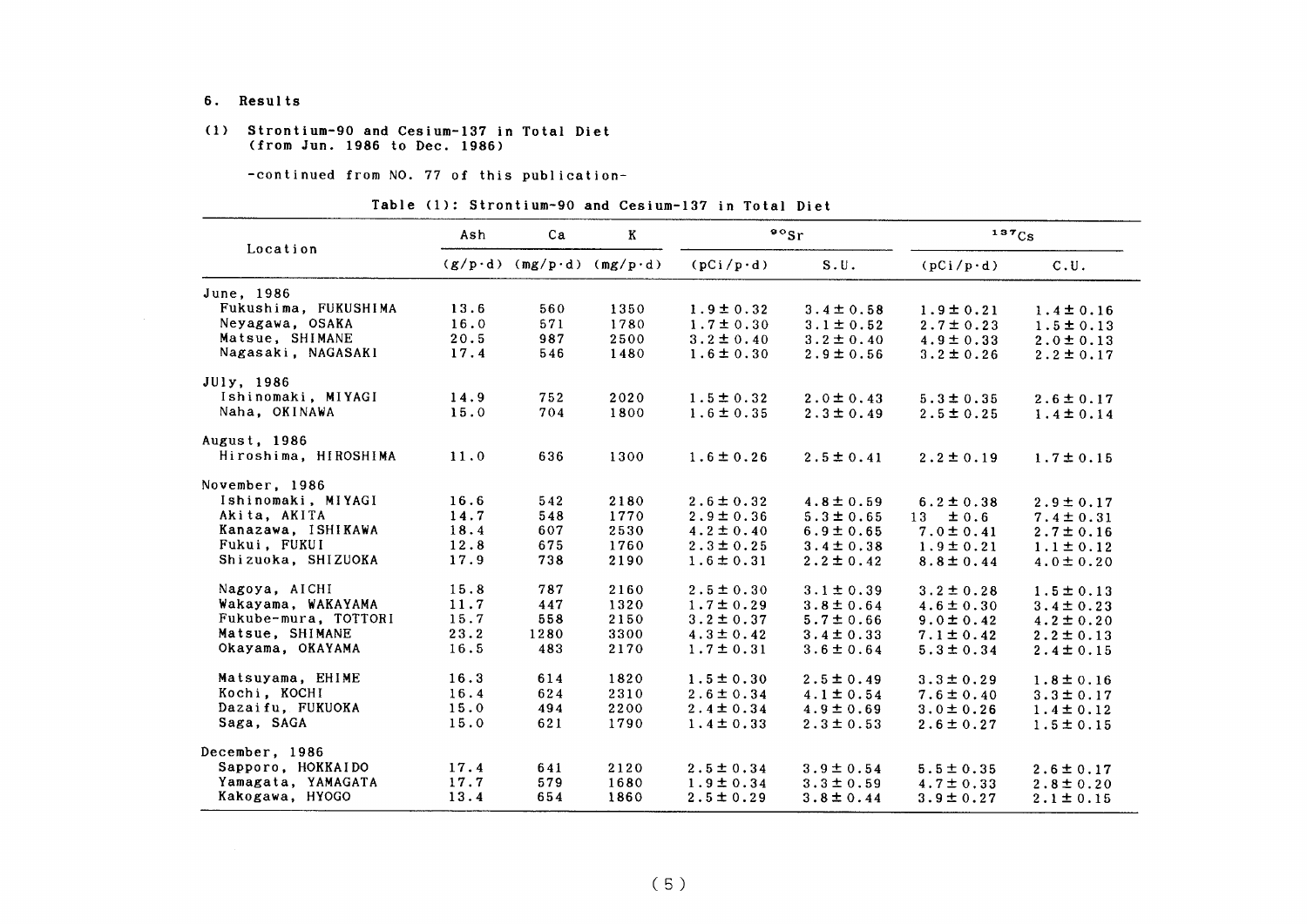#### (2)-1 Strontium-90 and Cesium-137in Rice(producing districts) (from Oet.1986 to Dee.1986)

-COntinued from NO.77 0f this publication-

| Location                 | Component                               |       |       | $\frac{90}{5}$  |             | $137C_S$       |                |  |
|--------------------------|-----------------------------------------|-------|-------|-----------------|-------------|----------------|----------------|--|
|                          | $Ca(g/Kg)$ $K(g/Kg)$<br>$\text{Ash}(x)$ |       |       | pCi/Kg          | S.U.        | pCi/Kg         | C.U.           |  |
| October, 1986            |                                         |       |       |                 |             |                |                |  |
| Mito, IBARAGI            | 0.749                                   | 0.055 | 0.861 | $0.4 \pm 0.22$  | $7\pm 4.0$  | $7.6 \pm 0.39$ | $8.8 \pm 0.45$ |  |
| Maki-machi, NIIGATA      | 0.569                                   | 0.041 | 0.910 | $0.2 \pm 0.17$  | $4 \pm 4.2$ | $0.7 \pm 0.13$ | $0.8 \pm 0.14$ |  |
| Hodaka-machi, NAGANO     | 0.569                                   | 0.051 | 0.904 | $0.01 \pm 0.14$ | $0 \pm 2.8$ | $0.2 \pm 0.08$ | $0.2 \pm 0.09$ |  |
| November, 1986           |                                         |       |       |                 |             |                |                |  |
| Ishikari-machi, HOKKAIDO | 0.805                                   | 0.049 | 1.14  | $0.2 \pm 0.21$  | $4\pm 4.2$  | $0.7 \pm 0.17$ | $0.6 \pm 0.15$ |  |
| Fukushima, FUKUSHIMA     | 0.623                                   | 0.053 | 0.978 | $0.3 \pm 0.17$  | 6 ± 3.2     | $0.5 \pm 0.10$ | $0.5 \pm 0.11$ |  |
| December, 1986           |                                         |       |       |                 |             |                |                |  |
| Tajiri-machi, MIYAGI     | 0.711                                   | 0.051 | 0.831 | $0.1 \pm 0.19$  | $2 \pm 3.7$ | $0.4 \pm 0.14$ | $0.4 \pm 0.16$ |  |
| Chikushino, FUKUOKA      | 0.684                                   | 0.047 | 1.17  | $0.01 \pm 0.22$ | $0 \pm 4.7$ | 1.0 $\pm$ 0.21 | $0.8 \pm 0.18$ |  |

### Table (2)-1: Strontium-90 and Cesium-137 in Rice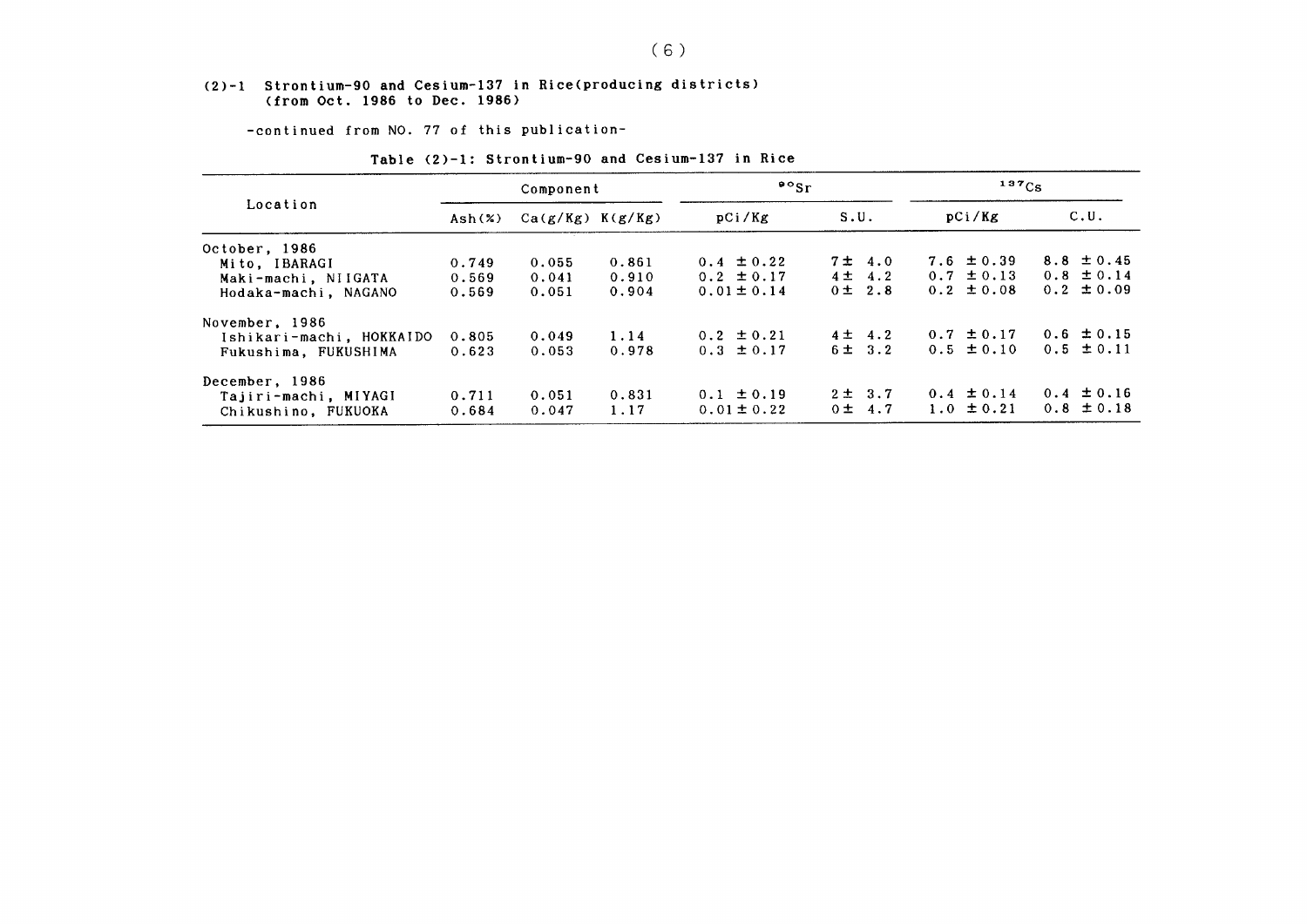#### (2)-2 Strontium-90 and Cesium-137in Rice(COnSuming districts) (froれ Sep.1986 to Dec.1986)

-COntinued from NO.77 0f this publication-

#### Table (2)-2: Strontium-90 and Cesium-137 in Rice

|                      | Component       |                      |       | $\frac{80}{5}$  |                       | 137Cs             |                 |  |
|----------------------|-----------------|----------------------|-------|-----------------|-----------------------|-------------------|-----------------|--|
| Location             | $\text{Ash}(x)$ | $Ca(g/Kg)$ $K(g/Kg)$ |       | pCi/Kg          | S.U.                  | pCi/Kg            | C.U.            |  |
| September, 1986      |                 |                      |       |                 |                       |                   |                 |  |
| Kanazawa, ISHIKAWA   | 0.640           | 0.062                | 1.15  | $0.6 \pm 0.27$  | $10 \pm 4.4$          | $3.1 \pm 0.29$    | $2.7 \pm 0.25$  |  |
| October, 1986        |                 |                      |       |                 |                       |                   |                 |  |
| Akita, AKITA         | 0.637           | 0.056                | 0.796 | $0.6 \pm 0.25$  | 10± 4.5               | $3.4 \pm 0.29$    | 4.3 $\pm 0.37$  |  |
| Mito, IBARAGI        | 0.683           | 0.047                | 0.853 | $0.0 \pm 0.19$  | 0 <sub>±</sub><br>4.0 | $2.0 \pm 0.21$    | $2.4 \pm 0.25$  |  |
| Shinjuku, TOKYO      | 0.625           | 0.054                | 0.856 | $0.3 \pm 0.24$  | 6 ±<br>4.4            | $0.3 \pm 0.18$    | $0.4 \pm 0.21$  |  |
| Niigata, NIIGATA     | 0.569           | 0.041                | 0.660 | $0.4 \pm 0.18$  | 9 <sub>±</sub><br>4.3 | $0.9 \pm 0.14$    | $1.4 \pm 0.22$  |  |
| Wakayama, WAKAYAMA   | 0.624           | 0.058                | 0.898 | $0.4 \pm 0.23$  | 6 ±<br>3.9            | $1.0 \pm 0.19$    | $1.2 \pm 0.21$  |  |
| Matsuyama, EHIME     | 0.607           | 0.058                | 0.837 | $0.1 \pm 0.23$  | $2 \pm 4.0$           | $0.7 \pm 0.18$    | $0.8 \pm 0.21$  |  |
| November, 1986       |                 |                      |       |                 |                       |                   |                 |  |
| Sapporo, HOKKAIDO    | 0.627           | 0.032                | 0.537 | $0.3 \pm 0.17$  | 9 ± 5.4               | $0.4 \pm 0.12$    | $0.7 \pm 0.22$  |  |
| Yokohama. KANAGAWA   | 0.650           | 0.042                | 0.760 | $0.2 \pm 0.19$  | 5 <sup>±</sup><br>4.5 | $2.9 \pm 0.23$    | $3.8 \pm 0.31$  |  |
| Fukui, FUKUI         | 0.606           | 0.059                | 0.842 | $0.2 \pm 0.23$  | 4 <sub>±</sub><br>3.9 | $1.1 \pm 0.20$    | $1.3 \pm 0.24$  |  |
| Shizuoka, SHIZUOKA   | 0.585           | 0.039                | 0.696 | $0.02 \pm 0.22$ | 8 <sub>±</sub><br>5.5 | $1.6 \pm 0.19$    | $2.4 \pm 0.28$  |  |
| Kyoto, KYOTO         | 0.643           | 0.054                | 1.02  | $0.02 \pm 0.21$ | 0 <sub>±</sub><br>3.8 | $0.02 \pm 0.11$   | $0.02 \pm 0.11$ |  |
| Osaka, OSAKA         | 0.0.7           | 0.065                | 0.987 | $0.2 \pm 0.25$  | $2 \pm$<br>3.8        | $1.8 \pm 0.24$    | $1.8 \pm 0.24$  |  |
| Saga, SAGA           | 0.745           | 0.064                | 1.31  | $0.2 \pm 0.28$  | 3 ±<br>4.4            | $0.3 \pm 0.19$    | $0.2 \pm 0.15$  |  |
| Kagoshima, KAGOSHIMA | 0.537           | 0.039                | 0.955 | $2.02 \pm 0.22$ | 7 ± 5.7               | $9.4 \pm 0.46$    | $9.9 \pm 0.48$  |  |
| December, 1986       |                 |                      |       |                 |                       |                   |                 |  |
| Yamagata, YAMAGATA   | 0.561           | 0.045                | 0.847 | $0.3 \pm 0.21$  | 8 ± 4.5               | $1.5 \pm 0.18$    | $1.8 \pm 0.21$  |  |
| Nagoya, AICHI        | 0.679           | 0.057                | 0.964 | $0.0 \pm 0.21$  | $0 \pm$<br>3.6        | $0.4 \pm 0.13$    | $0.4 \pm 0.14$  |  |
| Hiroshima, HIROSHIMA | 0.534           | 0.041                | 0.672 | $0.1 \pm 0.22$  | 2 <sub>±</sub><br>5.2 | $2.5 \pm 0.21$    | $3.8 \pm 0.32$  |  |
| Kochi, KOCHI         | 0.594           | 0.045                | 0.974 | $0.2 \pm 0.25$  | 4 <sub>±</sub><br>5.6 | 1.4<br>$\pm 0.18$ | $1.5 \pm 0.19$  |  |
| Kasuga, FUKUOKA      | 0.599           | 0.045                | 1.06  | $0.02 \pm 0.24$ | 7 ±<br>5.4            | $\pm 0.19$<br>0.6 | $0.5 \pm 0.18$  |  |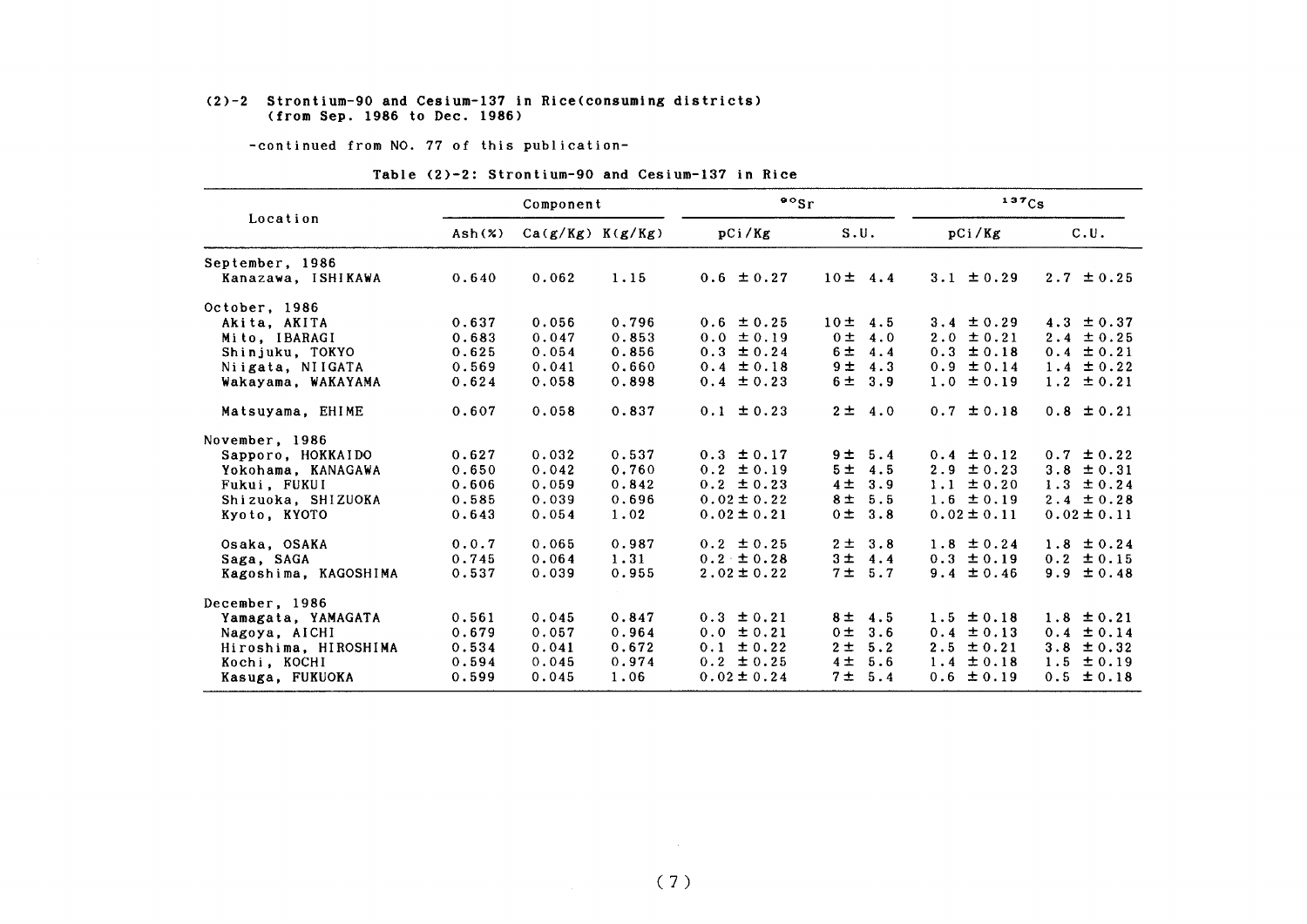#### (3)-1 Strontium-90 and Cesiun-137in Milk(producing districts for domestic progr (from Aug. 1986 to Oct. 1986)

-COntinued from NO.77 0f this publication-

| Location                 |                                                 | Component |      |                | $^{90}$ Sr     | $137C_S$         |                |  |
|--------------------------|-------------------------------------------------|-----------|------|----------------|----------------|------------------|----------------|--|
|                          | Ash $(g / \ell)$ Ca $(g / \ell)$ K $(g / \ell)$ |           |      | pCi / l        | S.U.           | pCi/2            | C.U.           |  |
| <b>August, 1986</b>      |                                                 |           |      |                |                |                  |                |  |
| Aomori, AOMORI           | 7.36                                            | 1.13      | 1.63 | $9.1 \pm 0.45$ | $8.0 \pm 0.40$ | $22 \pm 0.6$     | $14 \pm 0.4$   |  |
| Mito, IBARAGI            | 7.39                                            | 1.08      | 1.66 | $1.0 \pm 0.25$ | $0.9 \pm 0.23$ | $7.1 \pm 0.36$   | $4.3 \pm 0.22$ |  |
| Oshimizu-machi, ISHIKAWA | 7.07                                            | 1.06      | 1.68 | $1.7 \pm 0.26$ | $1.6 \pm 0.25$ | $\pm 0.4$<br>10  | $6.1 \pm 0.24$ |  |
| Mihara-machi, HYOGO      | 6.90                                            | 1.05      | 1.53 | $0.5 \pm 0.21$ | $0.5 \pm 0.21$ | $\pm 0.7$<br>29. | $19 \pm 0.4$   |  |
| Matsuyama, EHIME         | 7.34                                            | 1.08      | 1.48 | $0.8 \pm 0.27$ | $0.7 \pm 0.25$ | $2.1 \pm 0.29$   | $1.4 \pm 0.20$ |  |
| October, 1986            |                                                 |           |      |                |                |                  |                |  |
| Yamato-machi, SAGA       | 7.37                                            | 1.17      | 1.52 | $1.3 \pm 0.25$ | $1.1 \pm 0.22$ | $2.3 \pm 0.20$   | $1.5 \pm 0.13$ |  |

#### Table (3)-1: Strontium-90 and Cesium-137 in Milk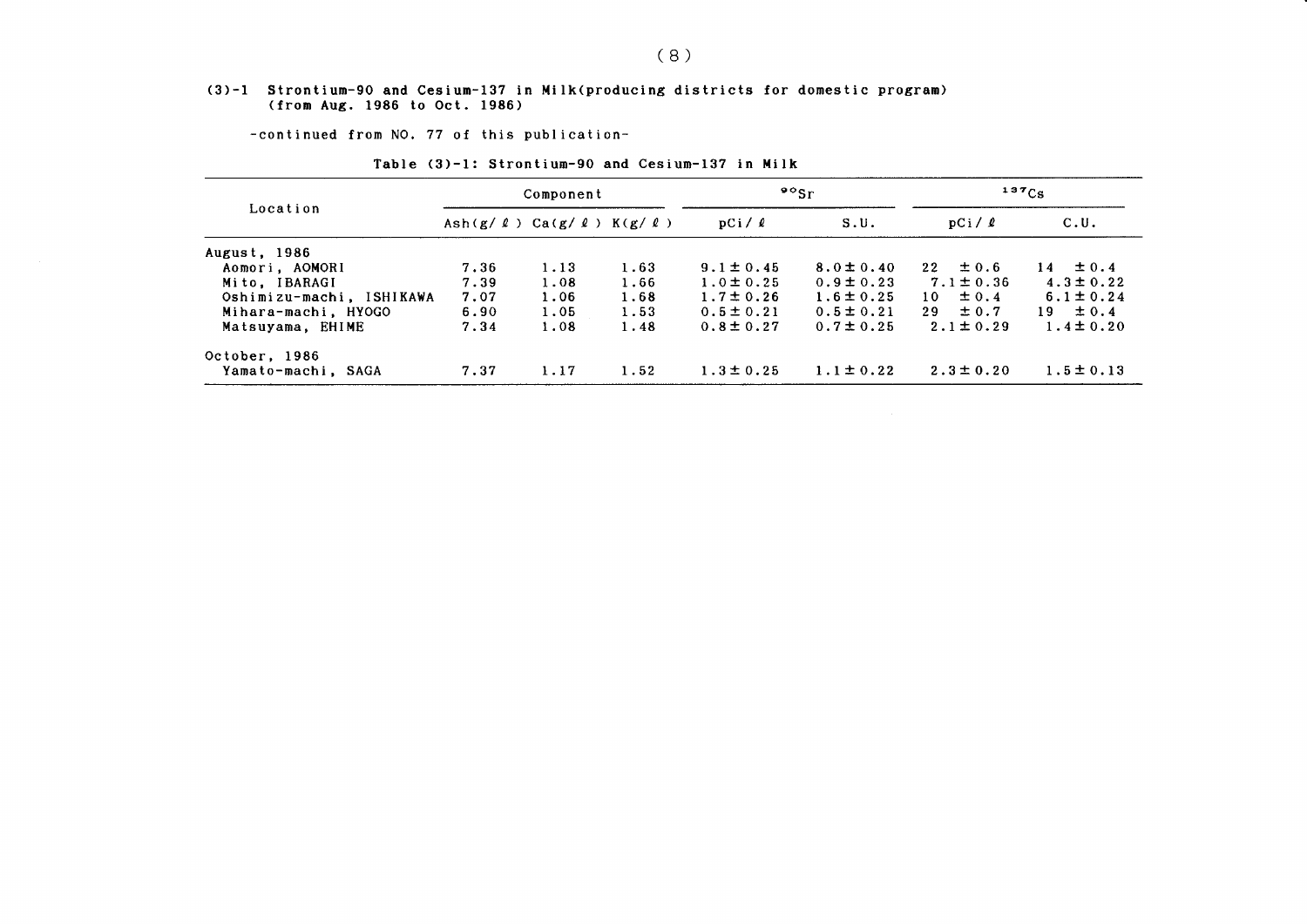#### (3)-2 Strontiun-90 and Cesium-137in Milk(producing districts for VHO program) (from Apr.1986 to Nov.1986)

-COntinued from NO.77 0f this publication-

|  | Table (3)-2: Strontium-90 and Cesium-137 in Milk |  |  |  |  |
|--|--------------------------------------------------|--|--|--|--|
|  |                                                  |  |  |  |  |

|                                     |                                                 | Component |      |                | $\cdot$ $\cdot$ sr | 137Cs           |                 |  |
|-------------------------------------|-------------------------------------------------|-----------|------|----------------|--------------------|-----------------|-----------------|--|
| Location                            | Ash $(g / \ell)$ Ca $(g / \ell)$ K $(g / \ell)$ |           |      | pCi / l        | S.U.               | pCi/2           | C.U.            |  |
| April, 1986<br>Yakumo-mura, SHIMANE | 7.23                                            | 1.31      | 1.55 | $1.2 \pm 0.24$ | $1.0 \pm 0.18$     | $1.7 \pm 0.22$  | $1.1 \pm 0.14$  |  |
| June, 1986<br>Yakumo-mura, SHIMANE  | 7.33                                            | 1.15      | 1.54 | $2.9 \pm 0.31$ | $2.5 \pm 0.27$     | $\pm 0.5$<br>17 | $\pm 0.3$<br>11 |  |
| August, 1986                        |                                                 |           |      |                |                    |                 |                 |  |
| Sapporo, HOKKAIDO                   | 7.37                                            | 1.23      | 1.54 | $1.7 \pm 0.26$ | $1.4 \pm 0.21$     | $9.1 \pm 0.39$  | $5.9 \pm 0.25$  |  |
| Hachijo-Island, TOKYO               | 6.97                                            | 1.07      | 1.46 | $2.8 \pm 0.28$ | $2.6 \pm 0.26$     | ±0.5<br>16      | $\pm 0.4$<br>11 |  |
| Nishikawa-machi, NIIGATA            | 7.52                                            | 1.03      | 1.76 | $1.5 \pm 0.26$ | $1.5 \pm 0.25$     | $4.5 \pm 0.30$  | $2.5 \pm 0.17$  |  |
| Katsuyama, FUKUI                    | 7.29                                            | 1.04      | 1.57 | $1.5 \pm 0.26$ | $1.5 \pm 0.25$     | $7.8 \pm 0.38$  | $5.0 \pm 0.24$  |  |
| Nose-machi, OSAKA                   | 7.62                                            | 1.14      | 1.66 | $0.4 \pm 0.22$ | $0.3 \pm 0.19$     | $2.3 \pm 0.24$  | $1.4 \pm 0.14$  |  |
| Yakumo-mura, SHIMANE                | 7.32                                            | 1.11      | 1.73 | $1.4 \pm 0.25$ | $1.3 \pm 0.23$     | $5.4 \pm 0.32$  | $3.1 \pm 0.18$  |  |
| Takamiya-machi, HIROSHIMA           | 6.68                                            | 0.998     | 1.38 | $0.9 \pm 0.18$ | $0.9 \pm 0.18$     | $5.8 \pm 0.29$  | $4.2 \pm 0.21$  |  |
| Kochi, KOCHI                        | 7.35                                            | 1.11      | 1.51 | $2.9 \pm 0.29$ | $2.6 \pm 0.26$     | $\pm 0.4$<br>11 | $7.5 \pm 0.29$  |  |
| Fukuma-machi, FUKUOKA               | 7.07                                            | 0.953     | 1.71 | $0.9 \pm 0.24$ | $1.0 \pm 0.25$     | $7.7 \pm 0.36$  | $4.5 \pm 0.21$  |  |
| Kajiki-machi, KAGOSHIMA             | 7.34                                            | 1.09      | 1.62 | $1.2 \pm 0.24$ | $1.1 \pm 0.22$     | $5.2 \pm 0.32$  | $3.2 \pm 0.20$  |  |
| November, 1986                      |                                                 |           |      |                |                    |                 |                 |  |
| Sapporo, HOKKAIDO                   | 7.39                                            | 1.21      | 1.70 | $1.5 \pm 0.22$ | $1.2 \pm 0.18$     | $8.7 \pm 0.37$  | $5.1 \pm 0.22$  |  |
| Hachijo-Island, TOKYO               | 7.78                                            | 1.32      | 1.57 | $4.8 \pm 0.35$ | $3.6 \pm 0.26$     | $34 \pm 0.7$    | $\pm 0.5$<br>22 |  |
| Nishikawa-machi, NIIGATA            | 7.65                                            | 1.20      | 1.65 | $1.1 \pm 0.24$ | $1.0 \pm 0.20$     | $1.7 \pm 0.21$  | $1.0 \pm 0.13$  |  |
| Katsuyama, FUKUI                    | 7.31                                            | 1.14      | 1.47 | $1.3 \pm 0.22$ | $1.2 \pm 0.19$     | $\pm 0.5$<br>18 | 12<br>$\pm 0.3$ |  |
| Nose-machi, OSAKA                   | 7.67                                            | 1.18      | 1.51 | $0.9 \pm 0.23$ | $0.7 \pm 0.20$     | $2.1 \pm 0.23$  | $1.4 \pm 0.15$  |  |
| Takamiya-machi, HIROSHIMA           | 7.98                                            | 1.22      | 1.70 | $0.8 \pm 0.26$ | $0.6 \pm 0.21$     | $5.0 \pm 0.35$  | $3.0 \pm 0.20$  |  |
| Kochi, KOCHI                        | 7.46                                            | 1.13      | 1.61 | $1.7 \pm 0.26$ | $1.5 \pm 0.23$     | $2.8 \pm 0.23$  | $1.7 \pm 0.14$  |  |
| Fukuma-machi, FUKUOKA               | 7.32                                            | 1.06      | 1.72 | $0.9 \pm 0.24$ | $0.8 \pm 0.22$     | $5.3 \pm 0.29$  | $3.1 \pm 0.17$  |  |
| Kajiki-machi, KAGOSHIMA             | 7.50                                            | 1.16      | 1.58 | $1.0 \pm 0.24$ | $0.9 \pm 0.20$     | $2.3 \pm 0.22$  | $1.5 \pm 0.14$  |  |

 $\mathcal{L}^{\text{max}}_{\text{max}}$  and  $\mathcal{L}^{\text{max}}_{\text{max}}$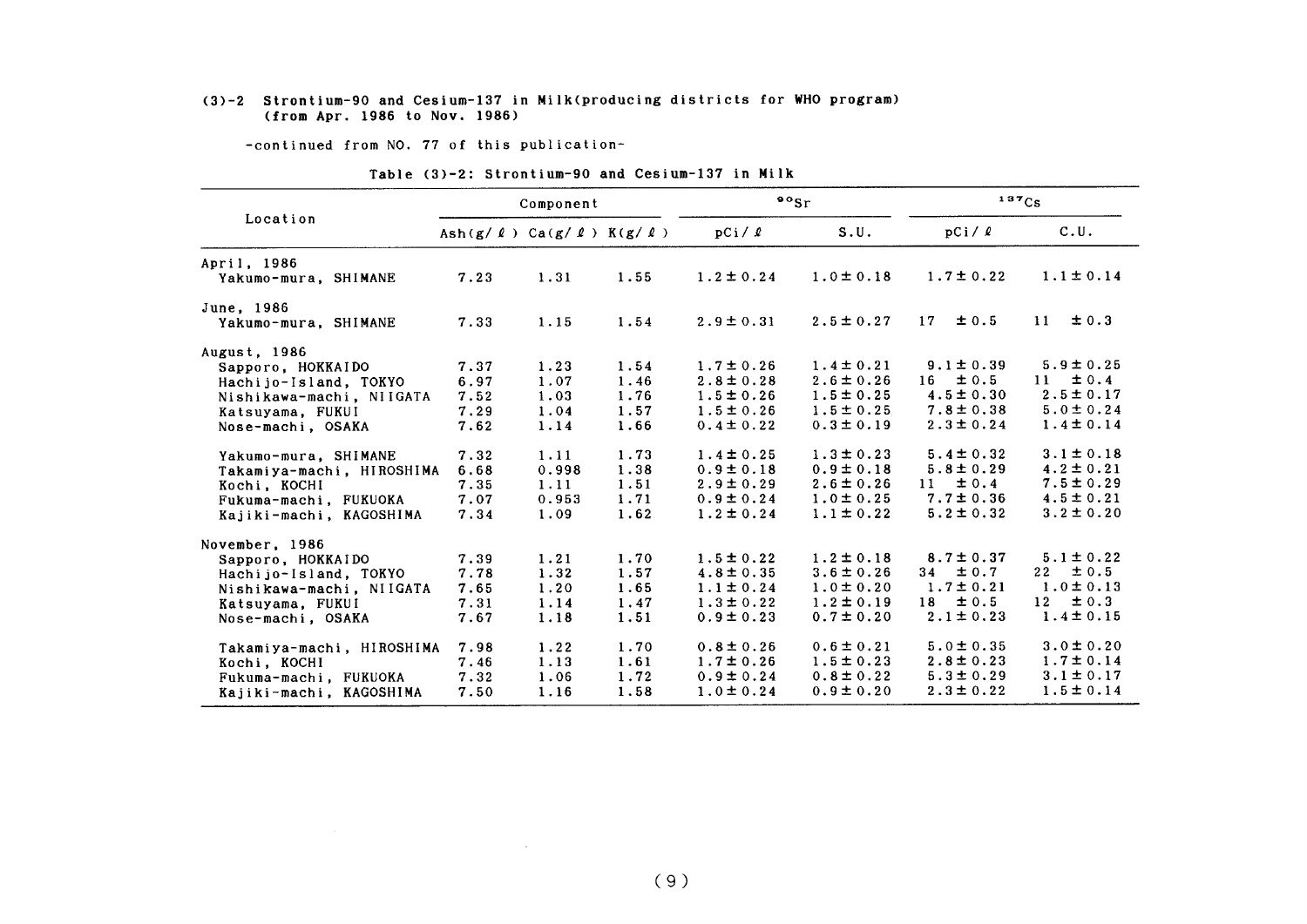#### (3)-3 Strontium-90 and Cesium-137 in Milk(consuming districts) (from Hay1986 to Dee.1986)

-COntinued from NO.77 0f this publication-

#### Table  $(3)-3$ : Strontium-90 and Cesium-137 in Milk

|                          |      | Component                                       |      |                | $\bullet \circ$ <sub>Sr</sub> | 137Cs           |                 |  |
|--------------------------|------|-------------------------------------------------|------|----------------|-------------------------------|-----------------|-----------------|--|
| Location                 |      | Ash $(g / \ell)$ Ca $(g / \ell)$ K $(g / \ell)$ |      | pCi / <i>l</i> | S.U.                          | pCi / l         | C.U.            |  |
| May, 1986                |      |                                                 |      |                |                               |                 |                 |  |
| Sendai, MIYAGI           | 7.53 | 1.14                                            | 1.62 | $1.1 \pm 0.23$ | $0.9 \pm 0.20$                | $1.3 \pm 0.21$  | $0.8 \pm 0.13$  |  |
| JUly, 1986               |      |                                                 |      |                |                               |                 |                 |  |
| Yokohama, KANAGAWA       | 6.91 | 1.10                                            | 1.48 | $0.4 \pm 0.20$ | $0.4 \pm 0.18$                | $8.6 \pm 0.39$  | $5.8 \pm 0.26$  |  |
| August, 1986             |      |                                                 |      |                |                               |                 |                 |  |
| Sapporo, HOKKAIDO        | 7.19 | 1.13                                            | 1.51 | $2.3 \pm 0.28$ | $2.0 \pm 0.25$                | ±0.4<br>11      | $7.0 \pm 0.28$  |  |
| Yamagata, YAMAGATA       | 7.00 | 1.05                                            | 1.52 | $1.3 \pm 0.28$ | $1.2 \pm 0.27$                | ±0.6<br>18      | $\pm 0.4$<br>12 |  |
| Shinjuku, TOKYO          | 6.70 | 1.06                                            | 1.46 | $1.0 \pm 0.21$ | $0.9 \pm 0.19$                | $3.5 \pm 0.25$  | $2.4 \pm 0.17$  |  |
| Niigata, NIIGATA         | 7.62 | 1.15                                            | 1.61 | $1.3 \pm 0.26$ | $1.1 \pm 0.22$                | $5.9 \pm 0.34$  | $3.7 \pm 0.21$  |  |
| Fukui, FUKUI             | 6.42 | 0.972                                           | 1.37 | $2.3 \pm 0.35$ | $2.3 \pm 0.36$                | $6.5 \pm 0.40$  | $4.8 \pm 0.29$  |  |
|                          |      |                                                 |      |                |                               |                 |                 |  |
| Nagano, NAGANO           | 6.48 | 0.963                                           | 1.40 | $1.3 \pm 0.22$ | $1.3 \pm 0.23$                | $2.1 \pm 0.19$  | $1.5 \pm 0.14$  |  |
| Shizuoka, SHIZUOKA       | 7.38 | 1.15                                            | 1.61 | $1.0 \pm 0.24$ | $0.8 \pm 0.21$                | $3.1 \pm 0.25$  | $1.9 \pm 0.16$  |  |
| Nagoya, AICHI            | 7.06 | 1.05                                            | 1.47 | $0.8 \pm 0.22$ | $0.8 \pm 0.21$                | $5.0 \pm 0.29$  | $3.4 \pm 0.20$  |  |
| Osaka, OSAKA             | 7.35 | 1.09                                            | 1.57 | $0.9 \pm 0.20$ | $0.8 \pm 0.18$                | $8.9 \pm 0.39$  | $5.7 \pm 0.25$  |  |
| Wakayama, WAKAYAMA       | 7.04 | 1.06                                            | 1.48 | $1.4 \pm 0.22$ | $1.3 \pm 0.21$                | $2.8 \pm 0.23$  | $1.9 \pm 0.15$  |  |
| Yonago, TOTTORI          | 6.83 | 0.971                                           | 1.36 | $0.6 \pm 0.24$ | $0.7 \pm 0.25$                | $4.2 \pm 0.29$  | $3.1 \pm 0.21$  |  |
| Okayama, OKAYAMA         | 7.03 | 1.06                                            | 1.55 | $1.0 \pm 0.23$ | $0.9 \pm 0.22$                | $\pm 0.4$<br>12 | $7.7 \pm 0.28$  |  |
| Yamaguchi, YAMAGUCHI     | 7.17 | 1.05                                            | 1.57 | $1.3 \pm 0.23$ | $1.3 \pm 0.22$                | $4.0 \pm 0.29$  | $2.6 \pm 0.18$  |  |
| Matsuyama, EHIME         | 7.51 | 1.12                                            | 1.57 | $0.4 \pm 0.24$ | $0.3 \pm 0.22$                | $2.2 \pm 0.27$  | $1.4 \pm 0.17$  |  |
| Kochi, KOCHI             | 7.29 | 1.07                                            | 1.58 | $1.7 \pm 0.25$ | $1.6 \pm 0.23$                | $\pm 0.9$<br>54 | $\pm 0.6$<br>34 |  |
| Chikushino, FUKUOKA      | 7.38 | 1.10                                            | 1.60 | $0.9 \pm 0.26$ | $0.8 \pm 0.24$                | $8.1 \pm 0.38$  | $5.1 \pm 0.24$  |  |
| Nagasaki, NAGASAKI       | 6.67 | 1.03                                            | 1.49 | $1.6 \pm 0.72$ | $1.5 \pm 0.70$                | $4.2 \pm 0.59$  | $2.8 \pm 0.40$  |  |
|                          | 7.16 |                                                 |      |                |                               |                 |                 |  |
| Kagoshima, KAGOSHIMA     |      | 1.11                                            | 1.57 | $1.2 \pm 0.24$ | $1.0 \pm 0.22$                | $7.4 \pm 0.36$  | $4.7 \pm 0.23$  |  |
| Yonagusuku-mura, OKINAWA | 7.08 | 1.09                                            | 1.55 | $0.6 \pm 0.20$ | $0.6 \pm 0.19$                | $1.8 \pm 0.22$  | $1.2 \pm 0.14$  |  |
| September, 1986          |      |                                                 |      |                |                               |                 |                 |  |
| Sendai, MIYAGI           | 7.48 | 1.15                                            | 1.67 | $0.8 \pm 0.21$ | $0.7 \pm 0.18$                | $6.8 \pm 0.35$  | $4.1 \pm 0.21$  |  |
| Fukushima, FUKUSHIMA     | 7.27 | 1.07                                            | 1.52 | $1.5 \pm 0.26$ | $1.4 \pm 0.24$                | ± 0.5<br>11     | $7.3 \pm 0.32$  |  |
| Matsue, SHIMANE          | 6.78 | 1.08                                            | 1.47 | $1.0 \pm 0.23$ | $1.0 \pm 0.21$                | $6.7 \pm 0.34$  | $4.6 \pm 0.23$  |  |
| October, 1986            |      |                                                 |      |                |                               |                 |                 |  |
| Fukushima, FUKUSHIMA     | 7.32 | 1.12                                            | 1.51 | $1.4 \pm 0.22$ | $1.2 \pm 0.19$                | $5.3 \pm 0.29$  | $3.5 \pm 0.19$  |  |
| Kyoto, KYOTO             | 7.28 | 1.12                                            | 1.54 | $0.7 \pm 0.24$ | $0.6 \pm 0.22$                | $4.6 \pm 0.35$  | $3.0 \pm 0.22$  |  |
|                          |      |                                                 |      |                |                               |                 |                 |  |
| December, 1986           |      |                                                 |      |                |                               |                 |                 |  |
| Akita, AKITA             | 6.40 | 0.977                                           | 1.32 | $1.2 \pm 0.21$ | $1.2 \pm 0.22$                | $5.3 \pm 0.30$  | $4.0 \pm 0.22$  |  |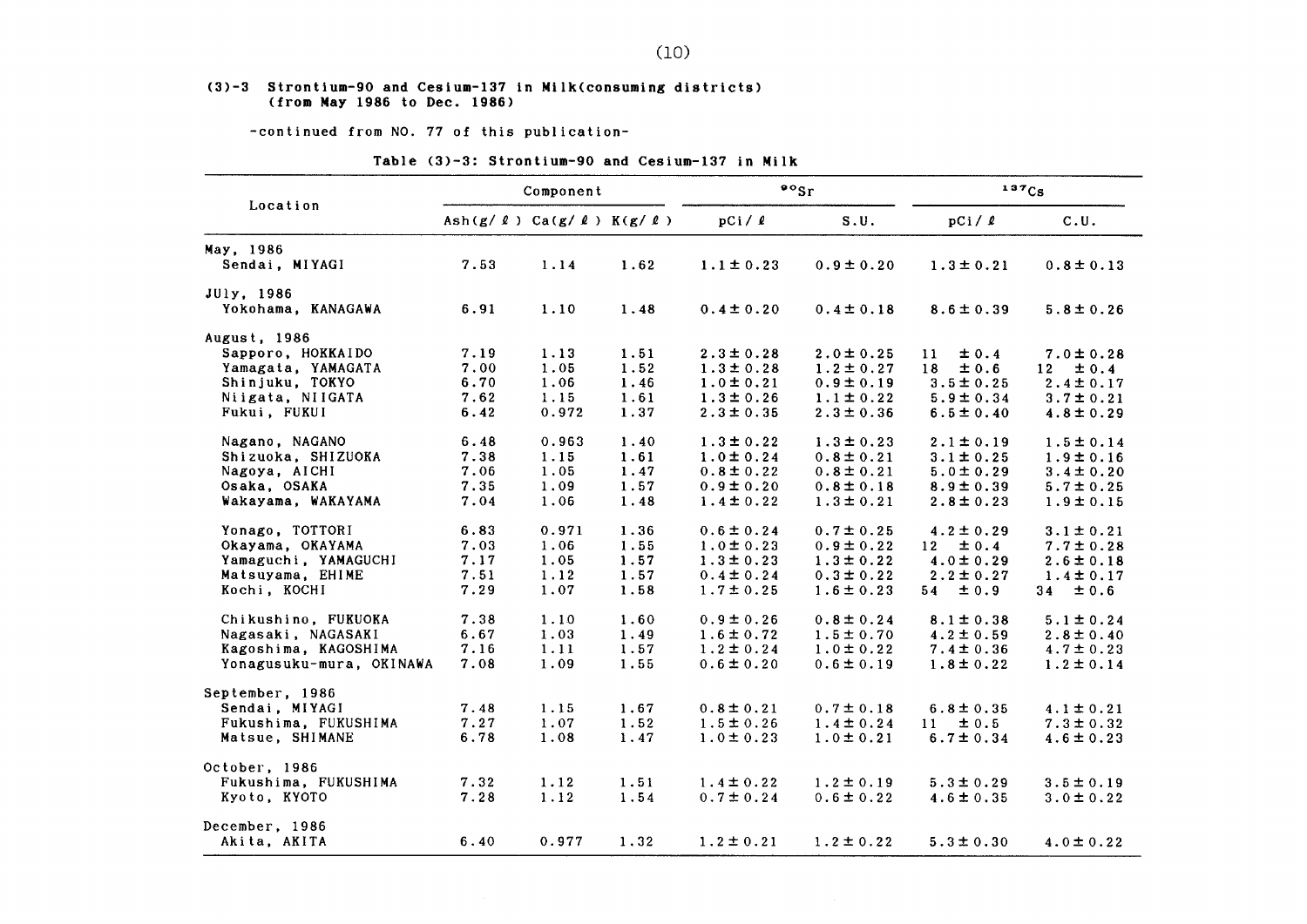### (3)-4 Strontium-90 and Cesiun-137in Milk(povderd milk)

-COntinued from NO.77 0f this publication-

| Location                 |                             | Component            |      | $\mathfrak{so}_{\mathrm{Sr}}$ | 137Cs          |        |           |                 |
|--------------------------|-----------------------------|----------------------|------|-------------------------------|----------------|--------|-----------|-----------------|
|                          | $\mathsf{Ash}(\mathcal{X})$ | $Ca(g/Kg)$ $K(g/Kg)$ |      | pCi/Kg                        | S.U.           | pCi/Kg |           | C.U.            |
| November, 1986           |                             |                      |      |                               |                |        |           |                 |
| Meiji                    | 2.56                        | 3.84                 | 5.79 | $4.6 \pm 0.48$                | $1.2 \pm 0.12$ | 47     | ±1.0      | $8.1 \pm 0.17$  |
| Yukijirushi              | 2.55                        | 3.49                 | 5.30 | $3.1 \pm 0.41$                | $0.9 \pm 0.12$ | 20     | $\pm 0.6$ | $3.7 \pm 0.12$  |
| Wakodo                   | 2.66                        | 4.23                 | 4.89 | $3.6 \pm 0.39$                | $0.8 \pm 0.09$ | 19     | $\pm 0.6$ | $3.9 \pm 0.13$  |
| Morinaga                 | 2.47                        | 3.33                 | 5.09 | $5.7 \pm 0.47$                | $1.7 \pm 0.14$ | 43     | $\pm 0.9$ | $8.4 \pm 0.18$  |
| *Morinaga                | 8.19                        | 12.9                 | 16.0 | ±1.0<br>20                    | $1.5 \pm 0.08$ | 46     | $\pm$ 1.2 | $2.8 \pm 0.08$  |
| December, 1986<br>*Meiji | 8.11                        | 12.8                 | 14.8 | $\pm$ 1.3<br>32 <sub>2</sub>  | $2.5 \pm 0.10$ | 480    | ±4        | 33<br>$\pm 0.3$ |

 $\sim 4$ 

| Table (3)-4: Strontium-90 and Cesium-137 in Milk |  |  |  |  |  |
|--------------------------------------------------|--|--|--|--|--|
|--------------------------------------------------|--|--|--|--|--|

\*Skim milk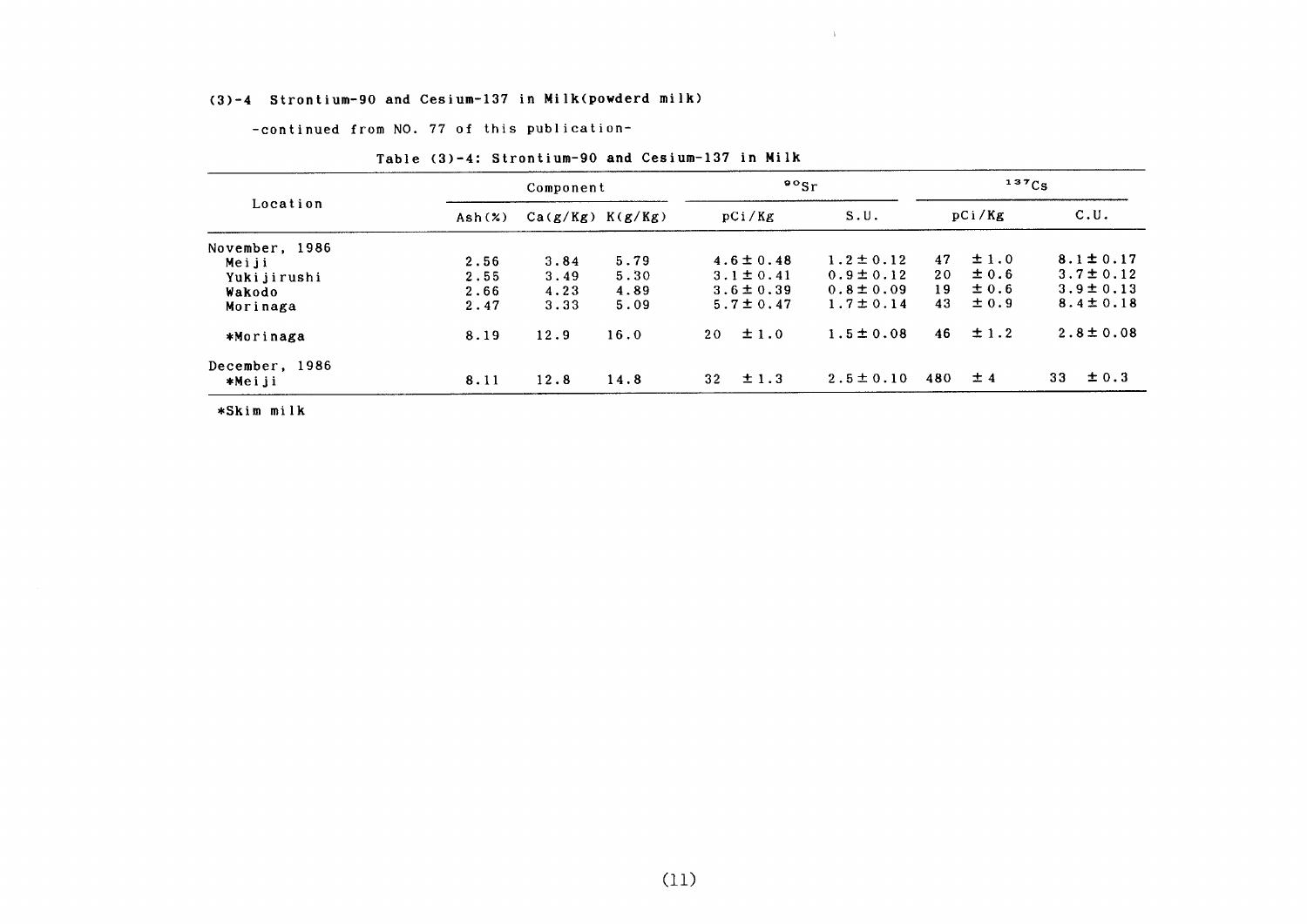#### (4)-1 Strontium-90 and Ce8ium-137in Yegetables(producing district8) (from May 1986 to Dec. 1986)

-COntinued from NO.77 0f this publication-

### Table (4)-1: Strontium-90 and Cesium-137 in Vegetables

|                                                                                                      |                                  | Component                        |                              |                                                                      | $\frac{80}{s}$                                             | 137Cs                                                                |                                                                      |  |
|------------------------------------------------------------------------------------------------------|----------------------------------|----------------------------------|------------------------------|----------------------------------------------------------------------|------------------------------------------------------------|----------------------------------------------------------------------|----------------------------------------------------------------------|--|
| Location                                                                                             | $\mathsf{Ash}(\mathbf{x})$       | $Ca(g/Kg)$ $K(g/Kg)$             |                              | pCi/Kg                                                               | S.U.                                                       | pCi/Kg                                                               | C.U.                                                                 |  |
| (Japanese radish)                                                                                    |                                  |                                  |                              |                                                                      |                                                            |                                                                      |                                                                      |  |
| May, 1986<br>Tahara-machi, AICHI                                                                     | 0.525                            | 0.125                            | 2.34                         | $0.9 \pm 0.34$                                                       | $7.0 \pm 2.7$                                              | 16.<br>±0.6                                                          | $6.6 \pm 0.24$                                                       |  |
| JUly, 1986<br>Oota, SHIMANE                                                                          | 0.633                            | 0.214                            | 2.82                         | 23 <sub>o</sub><br>± 0.7                                             | 110<br>±3.0                                                | $1.7 \pm 0.16$                                                       | $0.6 \pm 0.06$                                                       |  |
| August, 1986<br>Ishikari-machi, HOKKAIDO                                                             | 0.416                            | 0.197                            | 1.47                         | $6.6 \pm 0.48$                                                       | 33<br>$\pm 2.4$                                            | $3.1 \pm 0.24$                                                       | $2.1 \pm 0.17$                                                       |  |
| October, 1986<br>Saku, NAGANO                                                                        | 0.595                            | 0.366                            | 2.06                         | $2.7 \pm 0.33$                                                       | $7.5 \pm 0.90$                                             | $0.0 \pm 0.10$                                                       | $0.0 \pm 0.05$                                                       |  |
| November, 1986<br>Fukushima, FUKUSHIMA<br>Fukushima, FUKUSHIMA<br>Gotenba, SHIZUOKA<br>Akashi, HYOGO | 0.509<br>0.471<br>0.563<br>0.533 | 0.248<br>0.240<br>0.344<br>0.238 | 2.14<br>1.35<br>1.87<br>2.02 | $2.1 \pm 0.40$<br>$0.5 \pm 0.27$<br>$7.8 \pm 0.40$<br>$3.8 \pm 0.30$ | $9.0 \pm 1.6$<br>$2.0 \pm 1.1$<br>±1.2<br>23<br>±1.3<br>16 | $0.0 \pm 0.18$<br>$0.1 \pm 0.13$<br>$1.9 \pm 0.17$<br>$8.5 \pm 0.33$ | $0.0 \pm 0.08$<br>$0.1 \pm 0.10$<br>$1.0 \pm 0.09$<br>$4.2 \pm 0.16$ |  |
| December, 1986<br>Kokufu-machi, TOTTORI<br>Hiroshima, HIROSHIMA                                      | 0.550<br>0.432                   | 0.223<br>0.171                   | 2.13<br>1.74                 | $6.0 \pm 0.47$<br>$0.9 \pm 0.35$                                     | 27 <sub>2</sub><br>$\pm 2.1$<br>$5.0 \pm 2.0$              | $0.0 \pm 0.16$<br>$1.3 \pm 0.22$                                     | $0.0 \pm 0.07$<br>$0.8 \pm 0.13$                                     |  |
| (Onion)                                                                                              |                                  |                                  |                              |                                                                      |                                                            |                                                                      |                                                                      |  |
| JUly, 1986<br>Kumatori-machi, OSAKA                                                                  | 0.409                            | 0.161                            | 1.58                         | $1.6 \pm 0.28$                                                       | ±1.7<br>10 <sup>°</sup>                                    | $1.3 \pm 0.18$                                                       | $0.8 \pm 0.11$                                                       |  |
| (Cabbage)                                                                                            |                                  |                                  |                              |                                                                      |                                                            |                                                                      |                                                                      |  |
| JUly, 1986<br>Oota, SHIMANE                                                                          | 1.04                             | 1.51                             | 2.67                         | 66<br>±1.4                                                           | ±0.9<br>44                                                 | 52.<br>±1.0                                                          | 20.<br>± 0.4                                                         |  |
| (Spinach)                                                                                            |                                  |                                  |                              |                                                                      |                                                            |                                                                      |                                                                      |  |
| May, 1986<br>Tahara-machi, AICHI                                                                     | 1.19                             | 0.348                            | 5.16                         | $1.9 \pm 0.34$                                                       | $5.5 \pm 0.98$ 68.                                         | ±1.1                                                                 | 13.<br>±0.2                                                          |  |
| August, 1986<br>Ishikari-machi, HOKKAIDO                                                             | 2.27                             | 0.552                            | 8.33                         | $6.1 \pm 0.48$                                                       | ±0.9<br>11                                                 | $0.9 \pm 0.24$                                                       | $0.1 \pm 0.03$                                                       |  |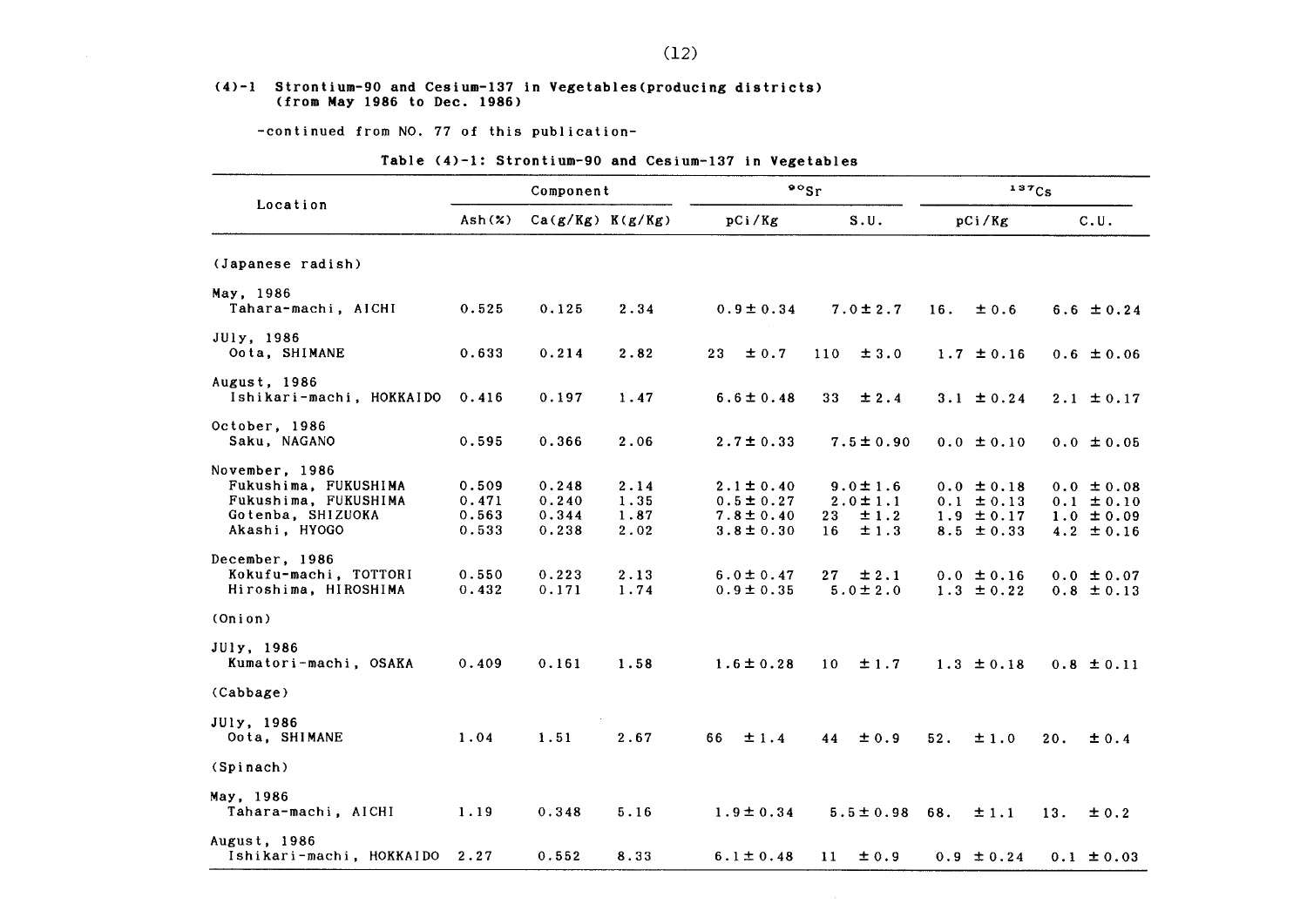| Location                      |        | Component            |      | $\mathfrak{so}_{\mathrm{Sr}}$ |                | 137C <sub>S</sub> |                |
|-------------------------------|--------|----------------------|------|-------------------------------|----------------|-------------------|----------------|
|                               | Ash(X) | $Ca(g/Kg)$ $K(g/Kg)$ |      | pCi/Kg                        | S.U.           | pCi/Kg            | C.U.           |
| October, 1986<br>Saku, NAGANO | 2.27   | 0.533                | 8.08 | $1.8 \pm 0.34$                | $3.4 \pm 0.65$ | $0.9 \pm 0.18$    | $0.1 \pm 0.02$ |
| November, 1986                |        |                      |      |                               |                |                   |                |
| Fukushima, FUKUSHIMA          | 1.27   | 0.992                | 4.07 | $3.0 \pm 0.37$                | $3.0 \pm 0.37$ | $1.6 \pm 0.23$    | $0.4 \pm 0.06$ |
| Fukui, FUKUI                  | 2.21   | 0.640                | 7.24 | $1.4 \pm 0.27$                | $2.2 \pm 0.43$ | $0.5 \pm 0.14$    | $0.1 \pm 0.02$ |
| Gotenba, SHIZUOKA             | 1.51   | 1.01                 | 4.47 | $18 \pm 0.8$                  | $18 \pm 0.8$   | $4.2 \pm 0.28$    | $0.9 \pm 0.06$ |
| Akashi, HYOGO                 | 1.33   | 0.408                | 5.23 | $1.8 \pm 0.30$                | $4.5 \pm 0.74$ | $1.2 \pm 0.20$    | $0.2 \pm 0.04$ |
| Kurayoshi, TOTTORI            | 1.72   | 1.08                 | 4.78 | $5.4 \pm 0.44$                | $4.9 \pm 0.41$ | $\pm 0.5$<br>14.  | $2.9 \pm 0.12$ |
| Matsuyama, EHIME              | 1.58   | 0.592                | 5.88 | $0.2 \pm 0.28$                | $0.4 \pm 0.47$ | $3.8 \pm 0.30$    | $0.6 \pm 0.05$ |
| December, 1986                |        |                      |      |                               |                |                   |                |
| Hiroshima, HIROSHIMA          | 1.41   | 0.692                | 4.88 | $0.1 \pm 0.29$                | $0.1 \pm 0.42$ | $0.7 \pm 0.21$    | $0.2 \pm 0.04$ |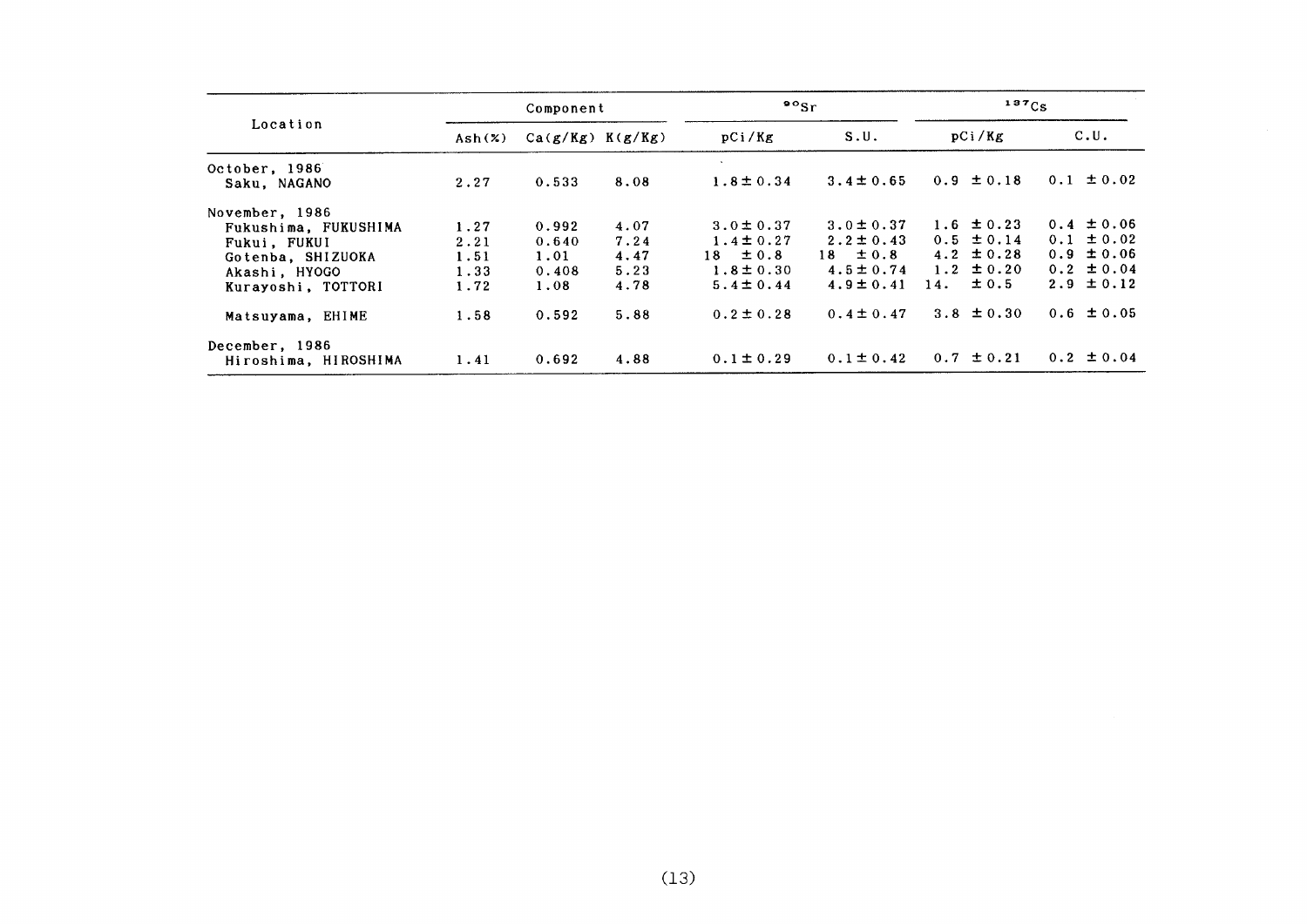#### $(4)-2$  Strontium-90 and Cesium-137 in Vegetables (consuming districts) (from Hay1986 to Dee.1986)

-COntinued from NO.77 0f this publication-

### Table (4)-2: Strontium-90 and Cesium-137 in Vegetables

|                    |                          | Component            |       |                 | $\frac{80}{s}$               |                | 137Cs            |
|--------------------|--------------------------|----------------------|-------|-----------------|------------------------------|----------------|------------------|
| Location           | $\text{Ash}(\mathbf{x})$ | $Ca(g/Kg)$ $K(g/Kg)$ |       | pCi/Kg          | S.U.                         | pCi/Kg         | C.U.             |
| (Japanese radish)  |                          |                      |       |                 |                              |                |                  |
| September, 1986    |                          |                      |       |                 |                              |                |                  |
| Sendai, MIYAGI     | 0.423                    | 0.243                | 0.959 | 41<br>$\pm 1.0$ | 170<br>±4                    | 12.<br>± 0.5   | 12.<br>$\pm 0.5$ |
| October, 1986      |                          |                      |       |                 |                              |                |                  |
| Akita, AKITA       | 0.537                    | 0.263                | 2.05  | $6.6 \pm 0.46$  | 25<br>±1.8                   | 4.4 $\pm$ 0.33 | $2.2 \pm 0.16$   |
| Yamagata, YAMAGATA | 0.570                    | 0.195                | 1.88  | 17<br>$\pm 0.7$ | ± 3.8<br>89                  | $0.1 \pm 0.19$ | $0.05 \pm 0.10$  |
| November, 1986     |                          |                      |       |                 |                              |                |                  |
| Shinjuku, TOKYO    | 0.513                    | 0.218                | 2.03  | $5.7 \pm 0.32$  | ±1.5<br>26                   | $0.2 \pm 0.12$ | $0.1 \pm 0.06$   |
| Kanazawa, ISHIKAWA | 0.419                    | 0.173                | 1.32  | $3.8 \pm 0.40$  | $\pm 2.3$<br>22 <sub>2</sub> | $0.0 \pm 0.12$ | $0.0 \pm 0.09$   |
| Osaka, OSAKA       | 0.456                    | 0.196                | 1.71  | $4.0 \pm 0.42$  | ± 2.1<br>20                  | $1.2 \pm 0.21$ | $0.7 \pm 0.13$   |
| Okayama, OKAYAMA   | 0.525                    | 0.308                | 1.82  | $1.7 \pm 0.29$  | $5.5 \pm 0.93$               | $0.5 \pm 0.15$ | $0.3 \pm 0.08$   |
| Saga, SAGA         | 0.584                    | 0.238                | 2.49  | $2.2 \pm 0.27$  | $9.0 \pm 1.10$               | $0.2 \pm 0.11$ | $0.1 \pm 0.04$   |
| (Cabbage)          |                          |                      |       |                 |                              |                |                  |
| October, 1986      |                          |                      |       |                 |                              |                |                  |
| Akita, AKITA       | 0.595                    | 0.401                | 1.53  | $8.6 \pm 0.49$  | ±1.2<br>21                   | $1.6 \pm 0.23$ | $1.0 \pm 0.15$   |
| (Spinach)          |                          |                      |       |                 |                              |                |                  |
| May, 1986          |                          |                      |       |                 |                              |                |                  |
| Sendai, MIYAGI     | 1.47                     | 0.642                | 6.06  | $5.2 \pm 0.42$  | $8.1 \pm 0.66$               | $0.8 \pm 0.15$ | $0.1 \pm 0.03$   |
| June, 1986         |                          |                      |       |                 |                              |                |                  |
| Niigata, NIIGATA   | 1.24                     | 0.392                | 5.67  | $1.1 \pm 0.33$  | $2.9 \pm 0.84$               | $1.1 \pm 0.19$ | $0.2 \pm 0.03$   |
| October, 1986      |                          |                      |       |                 |                              |                |                  |
| Yamagata, YAMAGATA | 1.58                     | 0.361                | 5.40  | $1.5 \pm 0.31$  | $4.3 \pm 0.85$               | $0.2 \pm 0.19$ | $0.04 \pm 0.03$  |
| November, 1986     |                          |                      |       |                 |                              |                |                  |
| Shinjuku, TOKYO    | 1.37                     | 0.355                | 5.52  | $2.6 \pm 0.37$  | $7.4 \pm 1.0$                | $0.6 \pm 0.22$ | $0.1 \pm 0.04$   |
| Osaka, OSAKA       | 1.41                     | 0.608                | 4.29  | $1.7 \pm 0.30$  | $2.9 \pm 0.49$               | $0.3 \pm 0.11$ | $0.1 \pm 0.03$   |
| Okayama, OKAYAMA   | 1.41                     | 0.553                | 5.89  | $2.1 \pm 0.36$  | $3.8 \pm 0.65$               | $1.6 \pm 0.23$ | $0.3 \pm 0.04$   |
| Matsuyama, EHIME   | 2.07                     | 0.783                | 7.28  | $5.3 \pm 0.46$  | $6.8 \pm 0.59$               | $2.1 \pm 0.26$ | $0.3 \pm 0.04$   |
| Saga, SAGA         | 1.72                     | 0.757                | 6.89  | $2.8 \pm 0.37$  | $3.6 \pm 0.49$               | $0.1 \pm 0.17$ | $0.02 \pm 0.02$  |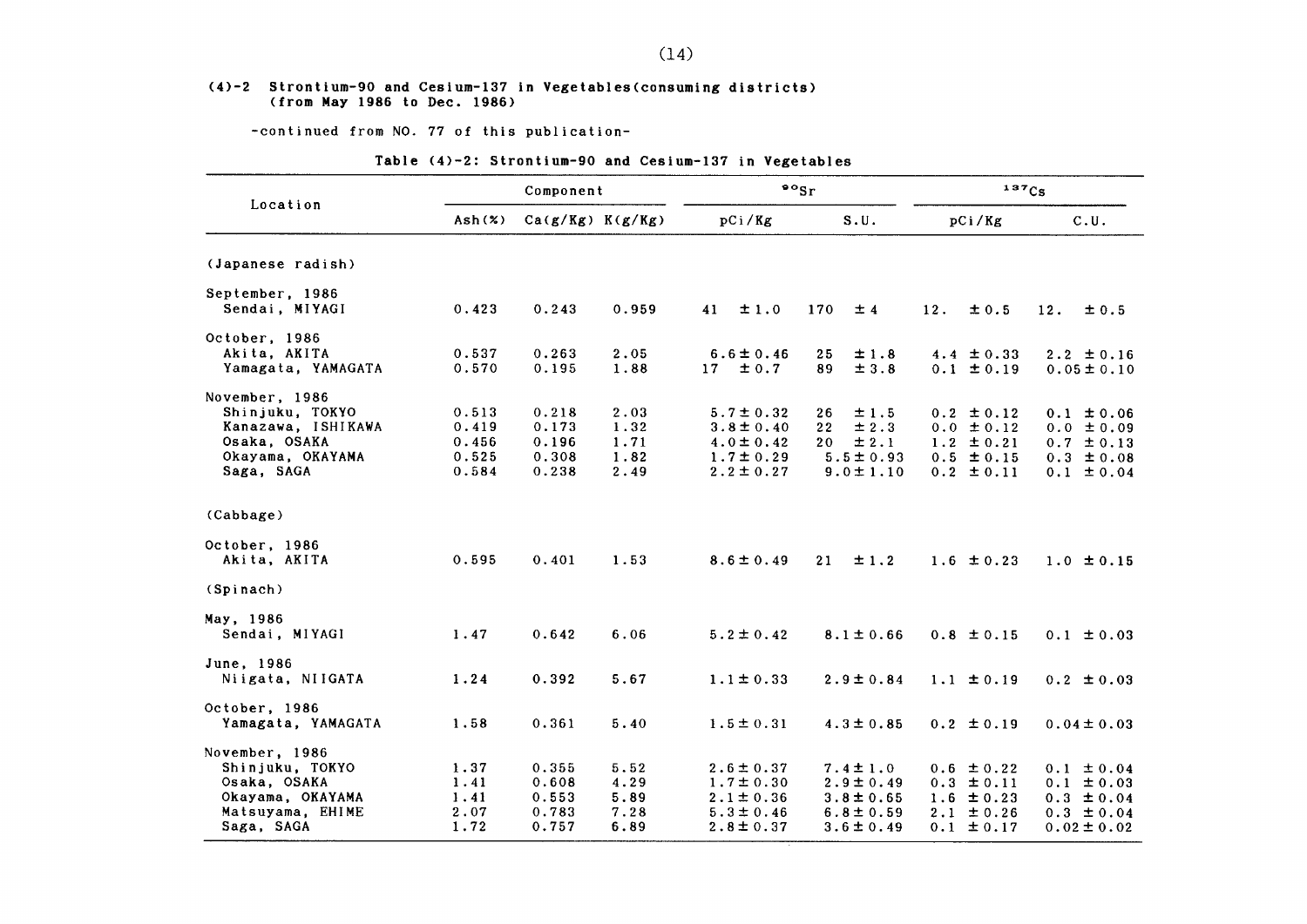| Location<br>December, 1986 |                 | Component            |      | $\mathfrak{so}_{\mathrm{Sr}}$ |                               | $137C_S$ |                 |
|----------------------------|-----------------|----------------------|------|-------------------------------|-------------------------------|----------|-----------------|
|                            | $\text{Ash}(x)$ | $Ca(g/Kg)$ $K(g/Kg)$ |      | pCi/Kg                        | S.U.                          | pCi/Kg   | C.U.            |
| Kanazawa, ISHIKAWA         | 1.57            | 0.427                | 6.77 | $1.2 \pm 0.30$                | $2.9 \pm 0.71$ $0.3 \pm 0.18$ |          | $0.05 \pm 0.03$ |

 $\sim 10^7$ 

 $\sim$   $\sim$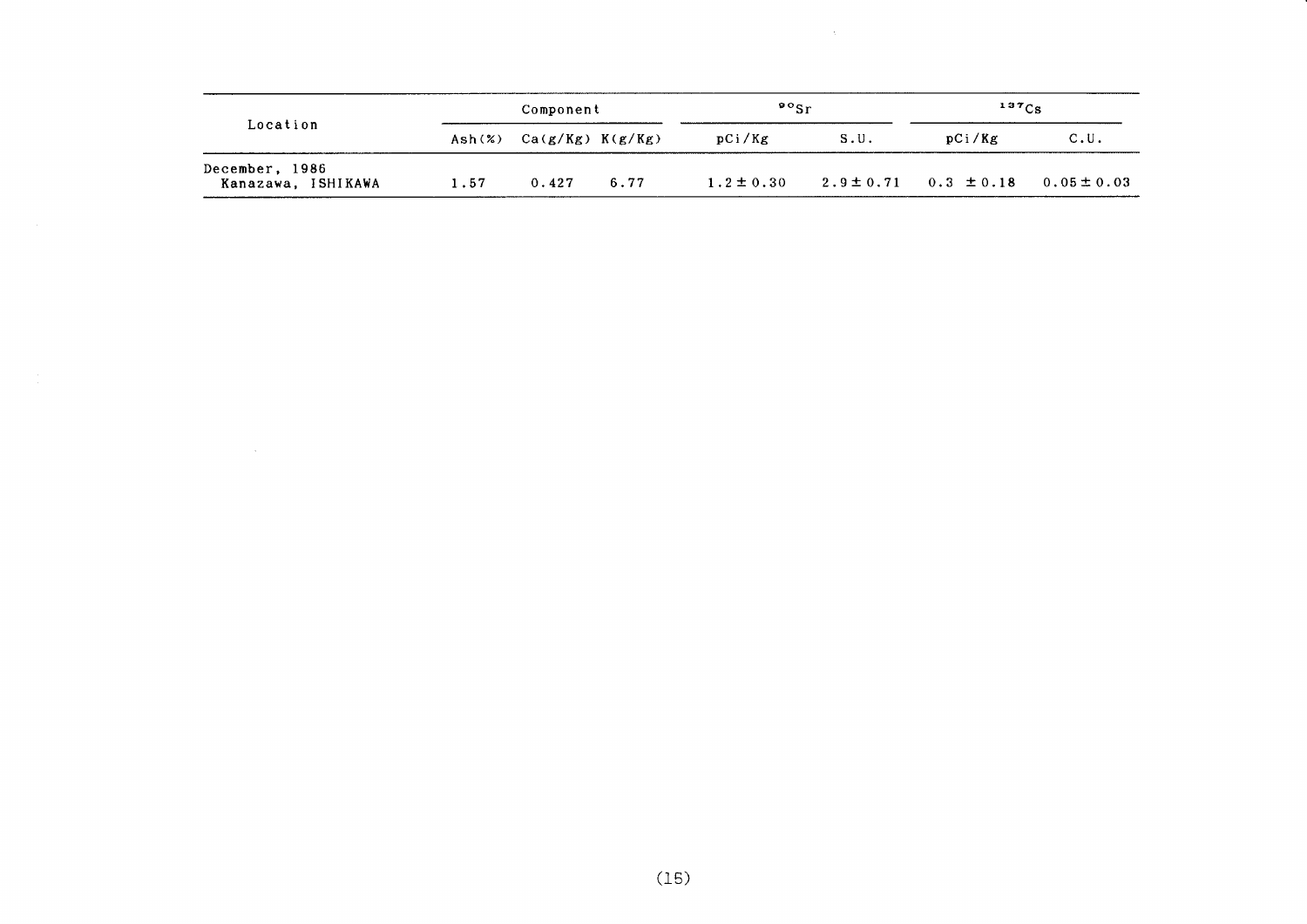#### (5) Strontium-90 and Ce8ium-137in Sea Fish (from JⅦ1.1986 to Dee.1986)

-COntinued from NO.77 0f this publication-

|                                                                   |                                        | Component            |      | $\cdot$ $\cdot$ sr |                 | 137Cs          |                |
|-------------------------------------------------------------------|----------------------------------------|----------------------|------|--------------------|-----------------|----------------|----------------|
| Location                                                          | $\text{Ash}(\boldsymbol{\mathcal{Z}})$ | $Ca(g/Kg)$ $K(g/Kg)$ |      | pCi/Kg             | S.U.            | pCi/Kg         | C.U.           |
| (Hexagrammos otakii)<br>August, 1986<br>Souma, FUKUSHIMA          | 1.93                                   | 2.64                 | 4.35 | $0.1 \pm 0.22$     | $0.04 \pm 0.08$ | $7.5 \pm 0.42$ | $1.7 \pm 0.10$ |
| November, 1986<br>Fukui, FUKUI                                    | 1.26                                   | 1.43                 | 2.78 | $0.0 \pm 0.19$     | $0.0 \pm 0.13$  | $5.3 \pm 0.33$ | $1.9 \pm 0.12$ |
| (Trachurus japonicus)<br>August, 1986<br>Kobe, HYOGO              | 3.10                                   | 7.58                 | 4.24 | $0.8 \pm 0.27$     | $0.1 \pm 0.04$  | ± 0.5<br>11    | $2.7 \pm 0.12$ |
| September, 1986<br>Wakayama, WAKAYAMA                             | 3.19                                   | 7.52                 | 3.46 | $0.5 \pm 0.24$     | $0.1 \pm 0.03$  | $5.1 \pm 0.35$ | $1.5 \pm 0.10$ |
| November, 1986<br>Shizuoka, SHIZUOKA                              | 3.36                                   | 7.74                 | 2.63 | $0.3 \pm 0.24$     | $0.04 \pm 0.03$ | $0.2 \pm 0.13$ | $0.1 \pm 0.05$ |
| December, 1986<br>Odawara, KANAGAWA                               | 4.00                                   | 9.81                 | 3.01 | $0.1 \pm 0.26$     | $0.01 \pm 0.03$ | $5.2 \pm 0.35$ | $1.7 \pm 0.12$ |
| (Sardinops melanosticta)<br>September, 1986<br>Yamagata, YAMAGATA | 2.49                                   | 6.44                 | 2.55 | $0.6 \pm 0.25$     | $0.1 \pm 0.04$  | $6.4 \pm 0.39$ | $2.5 \pm 0.15$ |
| December, 1986<br>Nagano, NAGANO                                  | 2.73                                   | 6.71                 | 2.63 | $0.2 \pm 0.27$     | $0.03 \pm 0.04$ | $9.4 \pm 0.44$ | 3.6 $\pm$ 0.17 |
| (Sebastiscus marmoratus)<br>December, 1986<br>Hamada, SHIMANE     | 5.94                                   | 12.7                 | 3.22 | $0.8 \pm 0.31$     | $0.1 \pm 0.02$  | $6.7 \pm 0.43$ | $2.1 \pm 0.13$ |
| (Limanda herzensteini)<br>November, 1986<br>Mutsu, AOMORI         | 1.25                                   | 0.720                | 3.49 | $0.1 \pm 0.23$     | $0.2 \pm 0.32$  | $6.7 \pm 0.36$ | $1.9 \pm 0.10$ |
| (Sillago sihama)<br>September, 1986<br>Minamichita-machi, AICHI   | 3.72                                   | 10.1                 | 3.66 | $0.9 \pm 0.26$     | $0.1 \pm 0.03$  | $5.4 \pm 0.34$ | $1.5 \pm 0.09$ |
| (Oncorhynchus keta)<br>October, 1986<br>Urakawa-machi, HOKKAIDO   | 1.42                                   | 0.865                | 3.90 | $0.2 \pm 0.24$     | $0.3 \pm 0.28$  | $8.8 \pm 0.43$ | $2.3 \pm 0.11$ |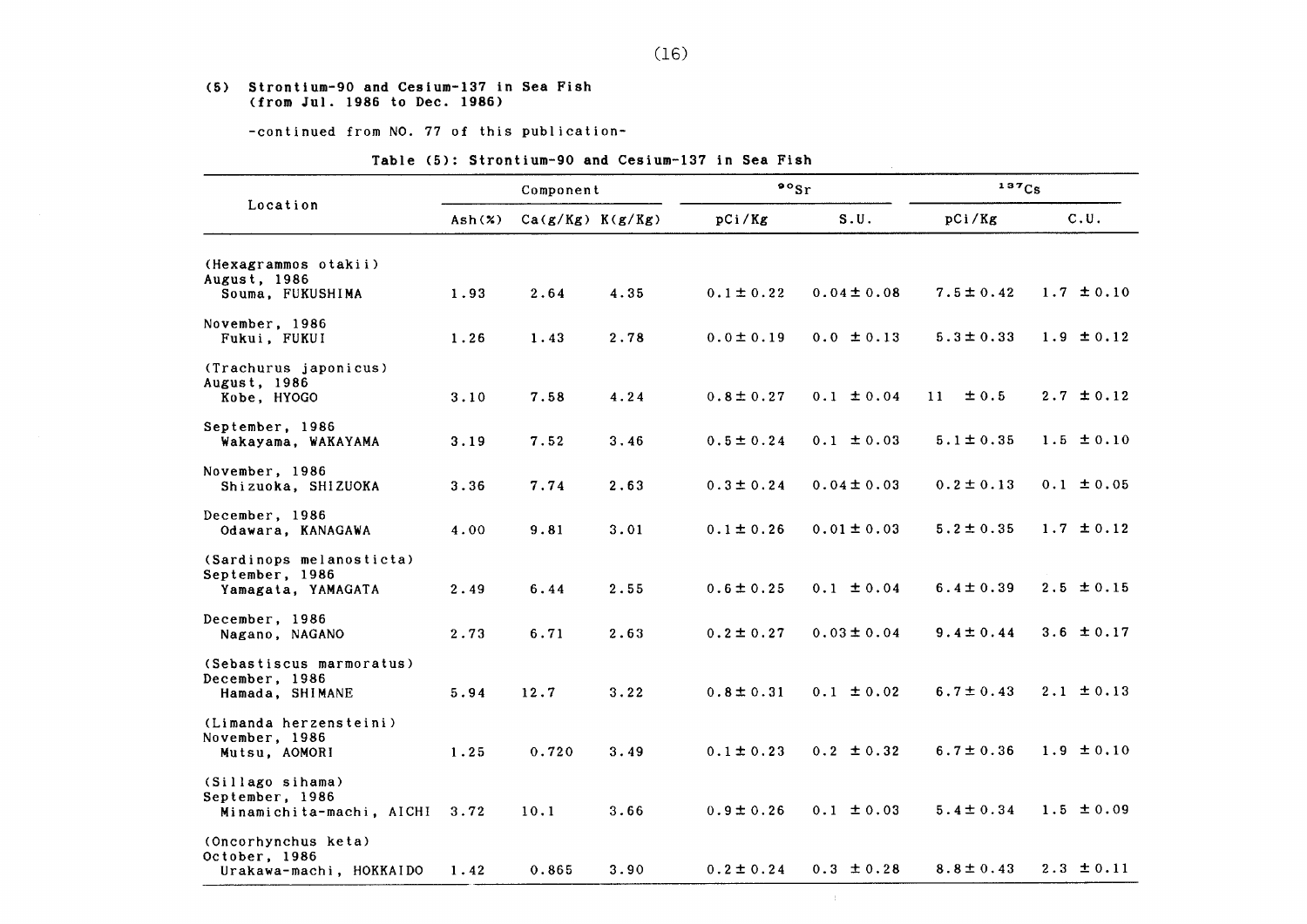|                                                                    |                 | Component            |      | $\frac{90}{5}$ r |                        | 137Cs           |                |  |
|--------------------------------------------------------------------|-----------------|----------------------|------|------------------|------------------------|-----------------|----------------|--|
| Location                                                           | $\text{Ash}(x)$ | $Ca(g/Kg)$ $K(g/Kg)$ |      | pCi/Kg           | S.U.                   | pCi/Kg          | C.U.           |  |
| (Scomber japonicus)                                                |                 |                      |      |                  |                        |                 |                |  |
| August, 1986<br>Matsuyama, EHIME                                   | 1.30            | 0.351                | 4.31 | $0.6 \pm 0.29$   | $1.7 \pm 0.81$         | 11<br>± 0.5     | $2.6 \pm 0.11$ |  |
| November, 1986<br>Osaka, OSAKA                                     | 1.04            | 0.105                | 2.99 | $0.3 \pm 0.28$   | ±2.7<br>3 <sup>1</sup> | 15<br>± 0.6     | $5.0 \pm 0.19$ |  |
| (Chrysophrys major)<br>JUly, 1986<br>Fukuoka, FUKUOKA              | 1.28            | 0.232                | 4.46 | $0.0 \pm 0.25$   | $0.0 \pm 1.1$          | $7.4 \pm 0.39$  | $1.7 \pm 0.09$ |  |
| September, 1986<br>Oga, AKITA                                      | 5.51            | 16.4                 | 4.43 | $1.2 \pm 0.28$   | $0.1 \pm 0.02$         | $\pm 0.6$<br>15 | $3.4 \pm 0.13$ |  |
| (Seriola quinqueradiata)<br>November, 1986<br>Togi-machi, ISHIKAWA | 1.37            | 0.855                | 3.93 | $0.1 \pm 0.51$   | $0.1 \pm 0.59$         | $8.3 \pm 0.65$  | $2.1 \pm 0.16$ |  |
| (Mugil cephalus)<br>August, 1986<br>Morodomi-machi, SAGA           | 1.30            | 0.593                | 3.98 | $0.3 \pm 0.22$   | $0.5 \pm 0.36$         | $4.7 \pm 0.30$  | $1.2 \pm 0.07$ |  |
| November, 1986<br>Ushimado-machi, OKAYAMA                          | 1.58            | 0.928                | 4.64 | $0.2 \pm 0.27$   | $0.2 \pm 0.29$         | $8.0 \pm 0.41$  | $1.7 \pm 0.09$ |  |
| (Limanda yokohamae)<br>November, 1986<br>Niigata, NIIGATA          | 1.51            | 1.31                 | 3.67 | $0.0 \pm 0.27$   | $0.0 \pm 0.21$         | $5.1 \pm 0.35$  | $1.4 \pm 0.10$ |  |
| (Decapterus muroadsi)<br>September, 1986<br>Miyake-Island, TOKYO   | 1.35            | 1.54                 | 3.32 | $0.7 \pm 0.25$   | $0.5 \pm 0.16$         | $5.6 \pm 0.35$  | $1.7 \pm 0.10$ |  |

 $\sim$   $_{\rm H}$  .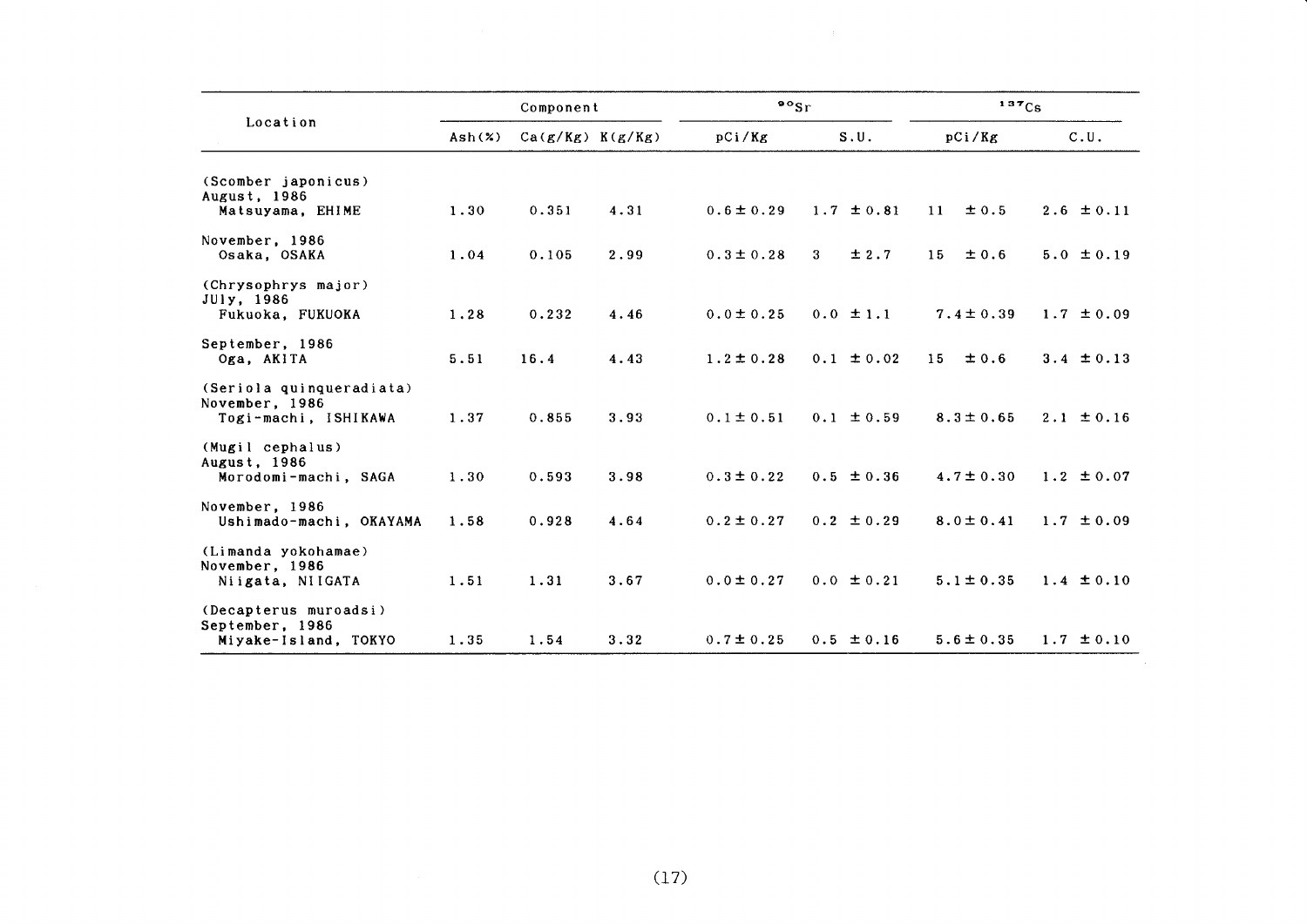| Japanese name | English name          | Scientific name        |
|---------------|-----------------------|------------------------|
| Ainame        | Greenling             | Hexagrammos otakii     |
| Aji           | Horse mackerel        | Trachurus japonicus    |
| Iwashi        | Sardine               | Sardinops melanosticta |
| Kasago        | Scorpion-fish         | Sebastiscus marmoratus |
| Karei         | Flatfish              | Limanda herzensteini   |
| Kisu          | Sillago               | Sillago sihama         |
| Sake          | Salmon                | Oncorhynchus keta      |
| Saba          | Common mackerel       | Scomber japonicus      |
| Tai           | Sea bream             | Chrysophrys major      |
| Fukuragi      | Yellow-tail           | Seriola quinqueradiata |
| Bora          | Gray mullet           | Mugil cephalus         |
| Makogarei     | Flatfish masbled sole | Limanda yokohamae      |
| Muroaji       | Horse-scad mackerel   | Decapterus muroadsi    |

Sea Fish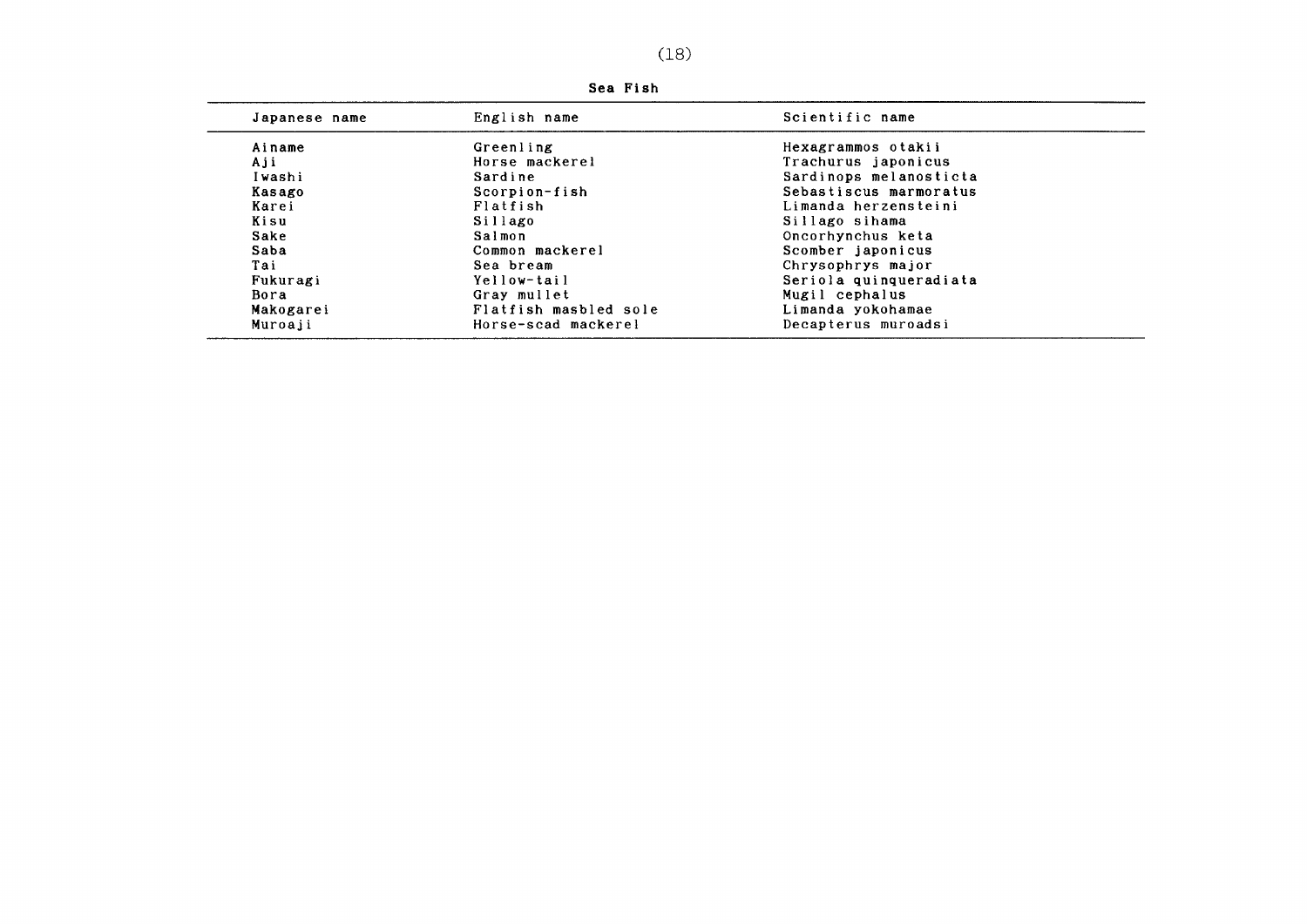#### (6) Strontiun-90 and Cesium-137in Freshwater Fish (from Jul.1986 to Dee.1986)

-COntinued from NO.77 0f this publication-

|                                                                               |              | Component            |              |                                                | $\frac{90}{s}$ r                 | 137Cs                             |                                  |
|-------------------------------------------------------------------------------|--------------|----------------------|--------------|------------------------------------------------|----------------------------------|-----------------------------------|----------------------------------|
| Location                                                                      | Ash(x)       | $Ca(g/Kg)$ $K(g/Kg)$ |              | pCi/Kg                                         | S.U.                             | pCi/Kg                            | C.U.                             |
| (Cyprinus carpio)<br>August, 1986<br>Akita, AKITA                             | 3.37         | 10.1                 | 2.92         | ±2<br>180                                      | ± 0.20<br>17                     | ±0.8<br>31                        | ± 0.3<br>10                      |
| September, 1986<br>Fukushima, FUKUSHIMA                                       | 3.32         | 9.44                 | 3.40         | 57<br>±1.2                                     | 6.1 $\pm$ 0.13                   | $6.7 \pm 0.40$                    | $2.0 \pm 0.12$                   |
| November, 1986<br>Shobara, HIROSHIMA                                          | 0.993        | 0.287                | 3.19         | $1.2 \pm 0.34$                                 | 4.0 $\pm$ 1.2                    | $7.6 \pm 0.43$                    | $2.4 \pm 0.13$                   |
| (Carassius auratus)<br>JUly, 1986<br>Barato-lake, HOKKAIDO                    | 4.65         | 14.5                 | 3.73         | 31<br>$\pm 0.9$                                | $2.1 \pm 0.07$                   | ± 0.5<br>11                       | $3.0 \pm 0.14$                   |
| November, 1986<br>Toyanogata, NIIGATA<br>Mikata-lake, FUKUI                   | 1.26<br>2.24 | 1.05<br>5.11         | 3.58<br>3.17 | $4.4 \pm 0.47$<br>$\pm 0.8$<br>22 <sub>2</sub> | $4.2 \pm 0.45$<br>4.4 $\pm$ 0.17 | $\pm 0.8$<br>27<br>$1.2 \pm 0.21$ | 7.6 $\pm$ 0.21<br>$0.4 \pm 0.07$ |
| December, 1986<br>Uji, KYOTO                                                  | 5.17         | 15.5                 | 3.02         | 53<br>$\pm$ 1.4                                | $3.4 \pm 0.09$                   | ±0.5<br>12 <sub>2</sub>           | 3.9 $\pm 0.17$                   |
| (Hypomesus transpacificus nipponensis)<br>December, 1986<br>Suwa-lake, NAGANO | 2.39         | 5.40                 | 2.71         | $3.6 \pm 0.43$                                 | $0.7 \pm 0.08$                   | $9.8 \pm 0.47$                    | 3.6 $\pm$ 0.17                   |

#### Table (6): Strontium-90 and Cesium-137 in Freshwater Fish

Freshwater Fish

| Japanese name | English name           | Scientific name                      |
|---------------|------------------------|--------------------------------------|
| Koi<br>Funa   | Carp<br>A crucian carp | Cyprinus carpio<br>Carassius auratus |
| Wakasagi      | Pond-smelt             | Hypomesus transpacificus nipponensis |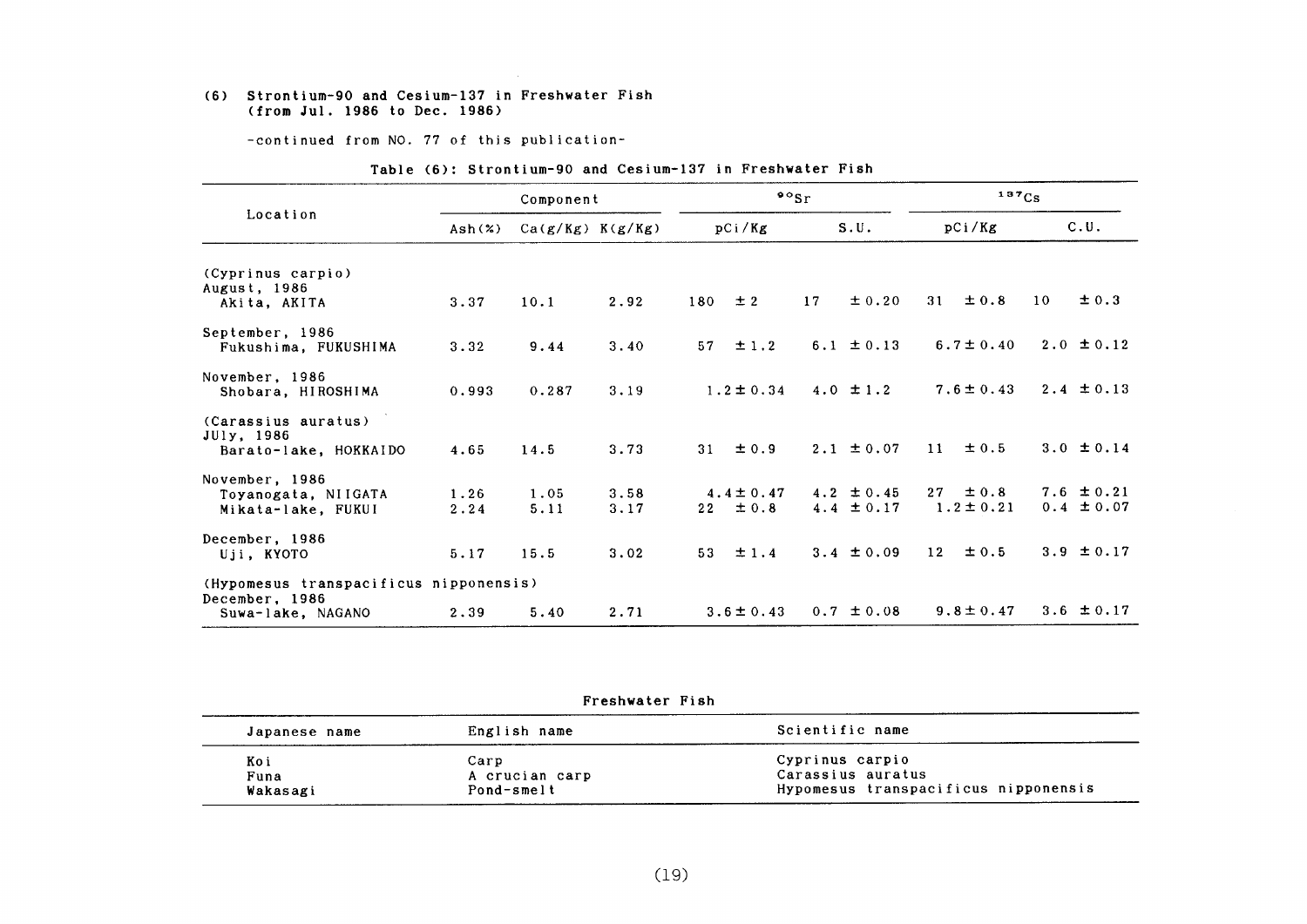#### (7) Strontium-90 and Ce8ium-137in Shellfish (from Hay1986 to Nov.1986)

-COntinued from NO.77 0f this publication-

#### Table (7): Strontium-90 and Cesium-137 in Shellfish

| Location                                                             |                   | Component            |      | $\frac{90}{5}$ r |                | $137C_S$       |                |
|----------------------------------------------------------------------|-------------------|----------------------|------|------------------|----------------|----------------|----------------|
|                                                                      | $\mathsf{Ash}(x)$ | $Ca(g/Kg)$ $K(g/Kg)$ |      | pCi/Kg           | S.U.           | pCi/Kg         | C.U.           |
| (Venerupis phillipinarum)<br>May, 1986                               |                   |                      |      |                  |                |                |                |
| Takaki-machi, NAGASAKI                                               | 2.35              | 1.82                 | 4.06 | $0.6 \pm 0.69$   | $0.3 \pm 0.38$ | $1.8 \pm 0.56$ | $0.5 \pm 0.14$ |
| (Saxidomuspurpuratus)<br>September, 1986<br>Minamichita-machi, AICHI | 2.17              | 0.983                | 2.65 | $0.0 \pm 0.38$   | $0.0 \pm 0.38$ | $2.1 \pm 0.34$ | $0.8 \pm 0.13$ |
| (Turbo cornutus)<br>JUly, 1986<br>Sakata, YAMAGATA                   | 2.47              | 1.88                 | 2.65 | $0.5 \pm 0.23$   | $0.2 \pm 0.12$ | $4.9 \pm 0.35$ | $1.8 \pm 0.13$ |
| (Pecter Yessoensis)<br>November, 1986<br>Mutsu, AOMORI               | 1.47              | 0.253                | 2.81 | $0.0 \pm 0.23$   | $0.0 \pm 0.90$ | $3.0 \pm 0.24$ | ± 0.09<br>1.1  |

Shellfish

| Japanese name         | English name      | Scientific name         |  |  |
|-----------------------|-------------------|-------------------------|--|--|
| Asari                 | Short-necked clam | Venerupis phillipinarum |  |  |
| Ohasari               |                   | Saxidomuspurpuratus     |  |  |
| Wreath shell<br>Sazae |                   | Turbo cornutus          |  |  |
| Hotategai             | Scallop           | Pecter Yessoensis       |  |  |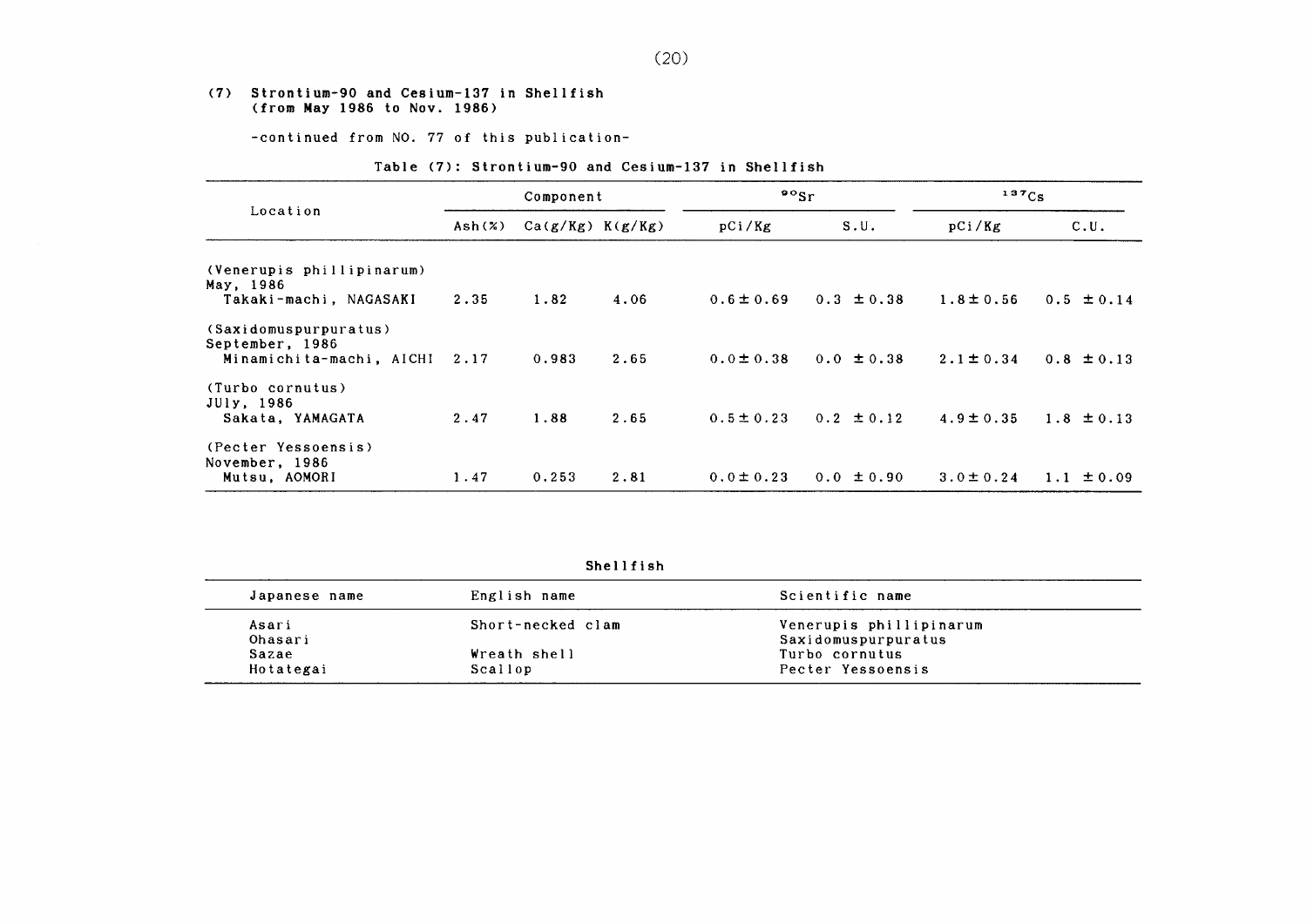#### (8) Strontium-90 and Cesium-137in Seaweeds (Jun.1986)

-COntinued from NO.77 0f this publication-

| Location                            | Component |                                   |      | $\frac{90}{5}$ r |                | $137C_S$       |                |
|-------------------------------------|-----------|-----------------------------------|------|------------------|----------------|----------------|----------------|
|                                     |           | Ash $(\%)$ Ca $(g/Kg)$ K $(g/Kg)$ |      | pCi/Kg           | S.U.           | pCi/Kg         | C.U.           |
| (Sargassum fulvellum)<br>June, 1986 |           |                                   |      |                  |                |                |                |
| Fukaura-machi, AOMORI               | 3.59      | 2.09                              | 7.76 | $3.4 \pm 0.35$   | $1.6 \pm 0.17$ | $6.8 \pm 0.39$ | $0.9 \pm 0.05$ |

#### Table (8): Strontium-90 and Cesium-137 in Seaweeds

Seaveeds Japanese name **English name** Scientific name Hondawara Gulfweed Sargassum fulvel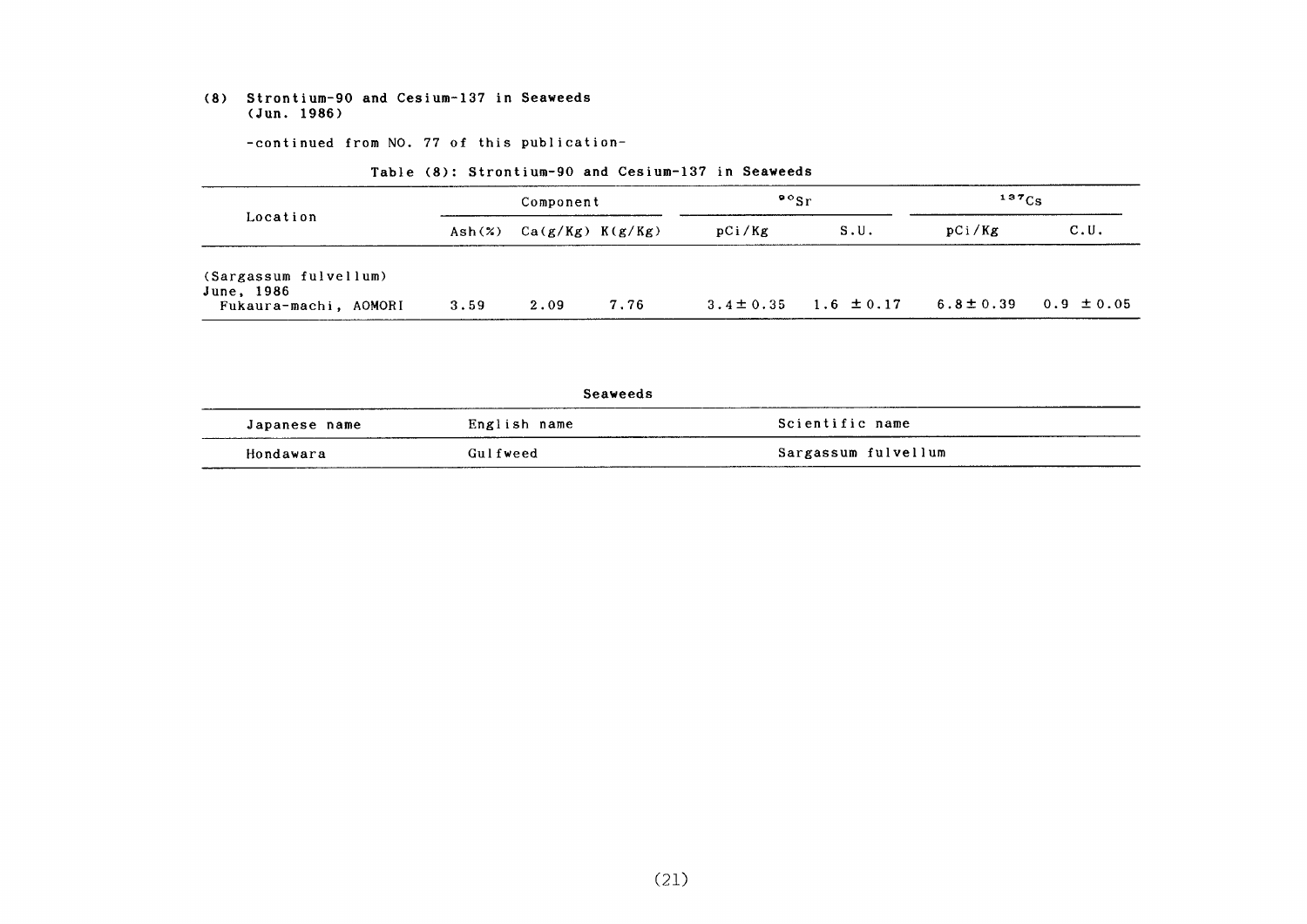

 $\sim$ 

 $Fig. 1$ 

 $(22)$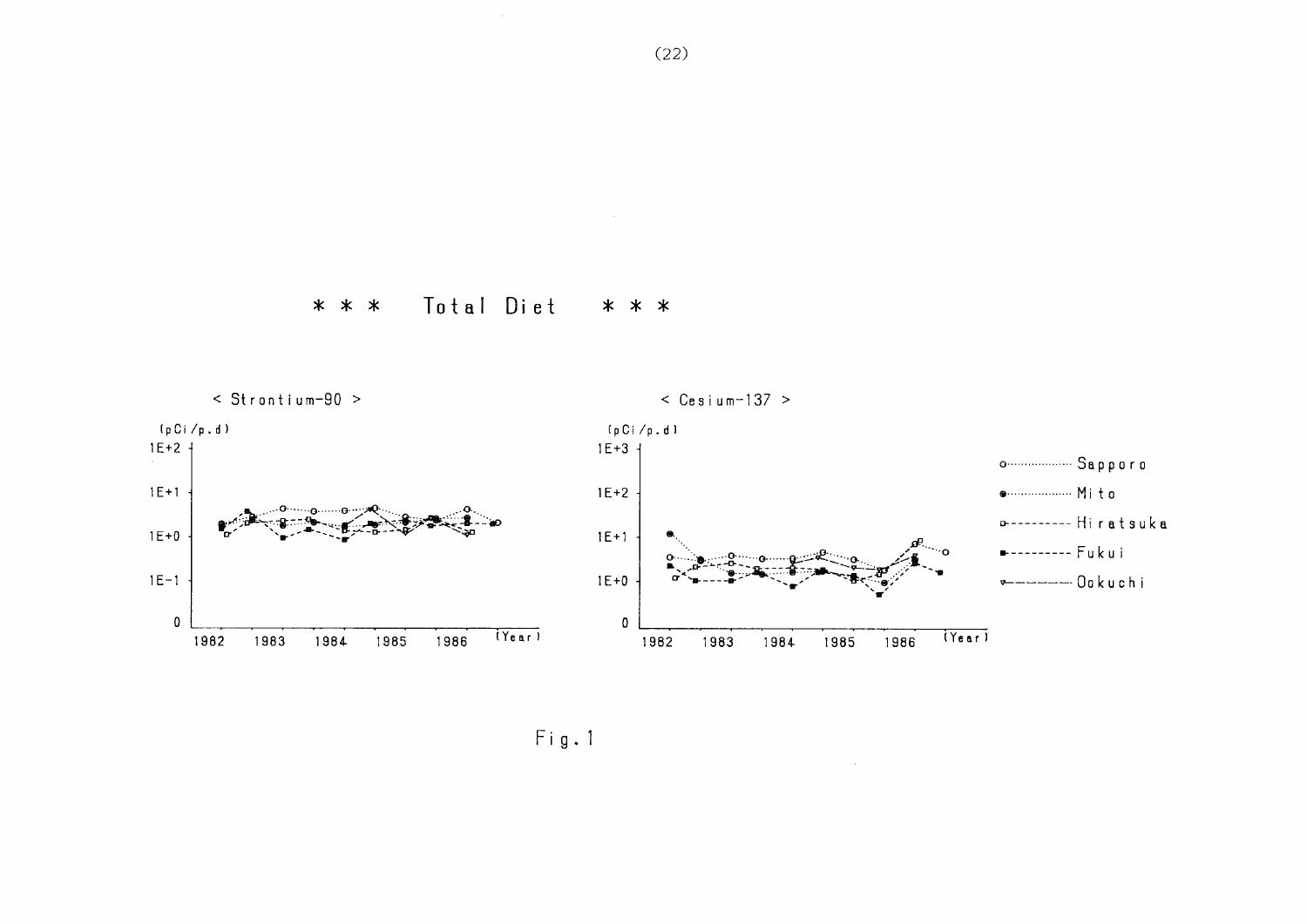



 $Fig. 2-1$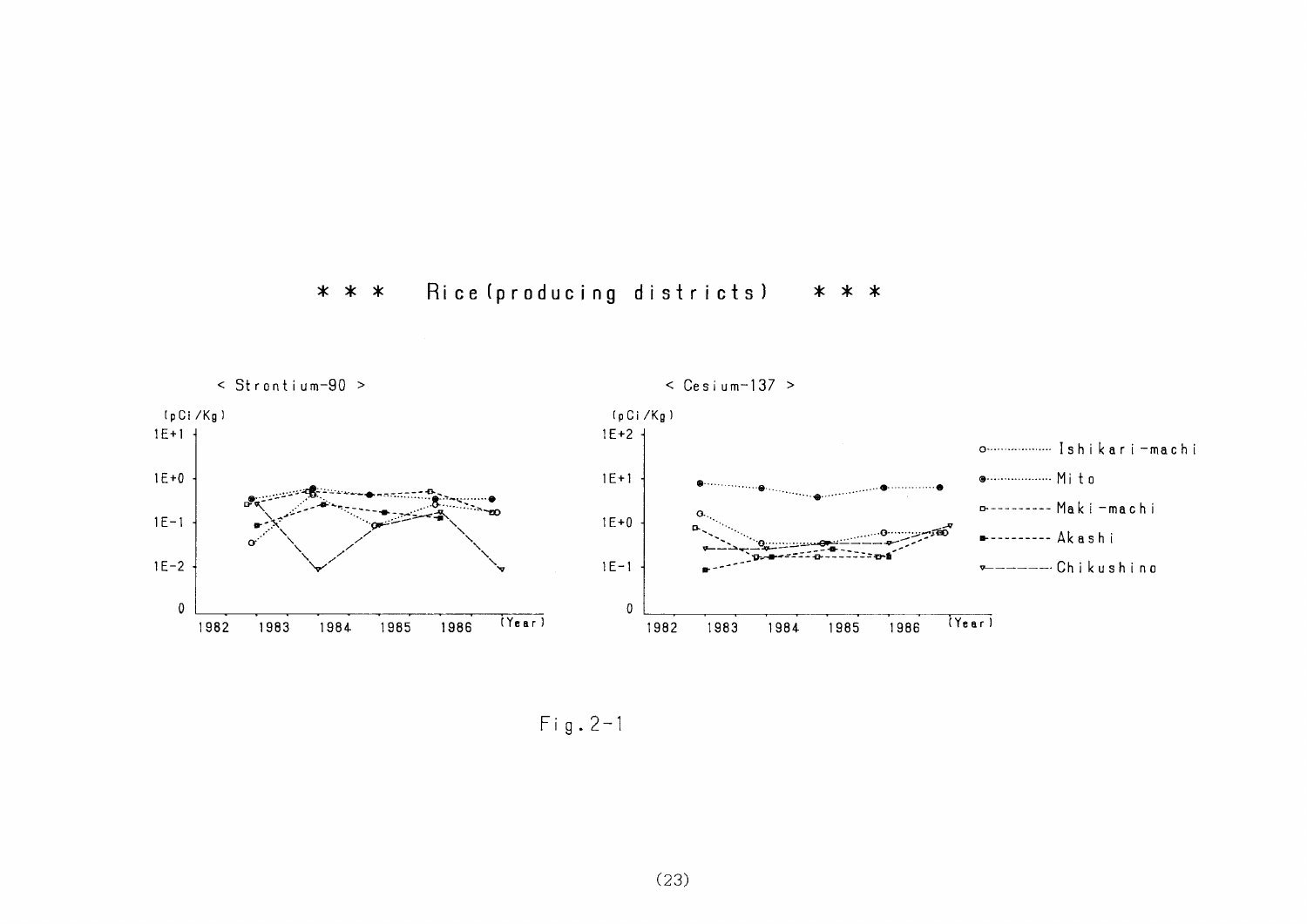

#### Rice (consuming districts) \* \* \* \* \* \*

 $\sim$ 



 $Fig. 2-2$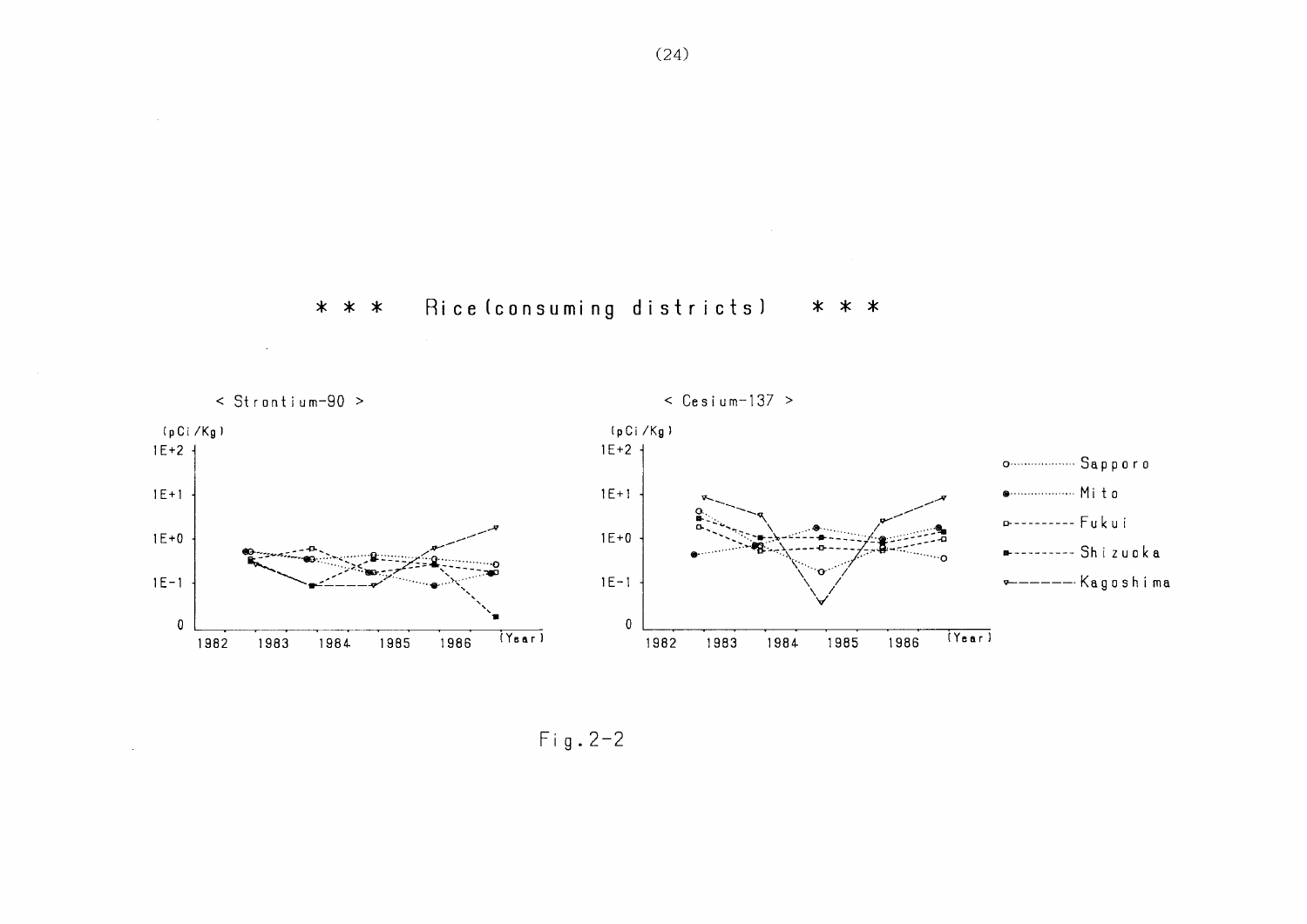



 $Fig. 3-1$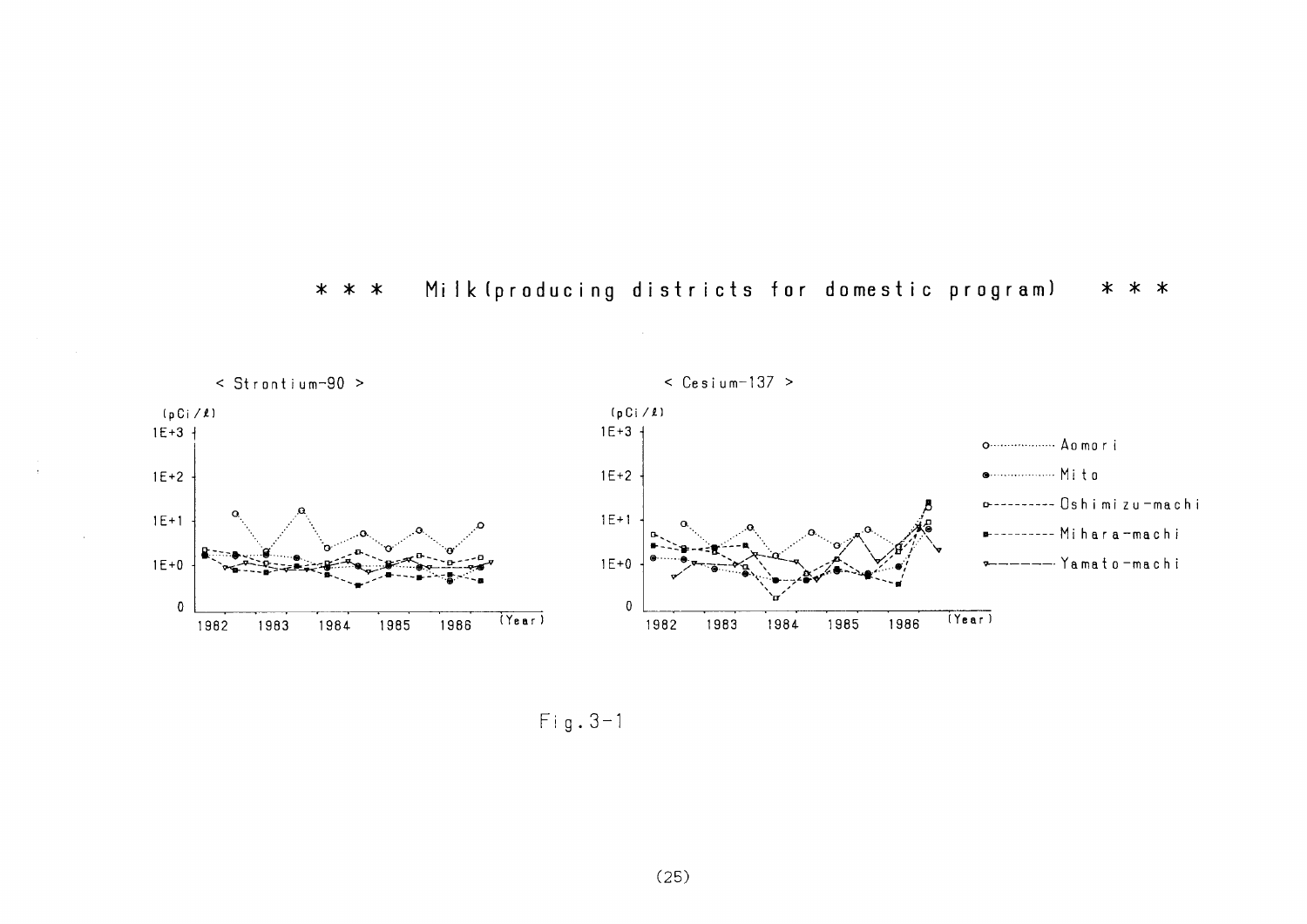$(26)$ 

#### Milk (producing districts for WHO program) \* \* \* \* \* \*



Fig.  $3-2$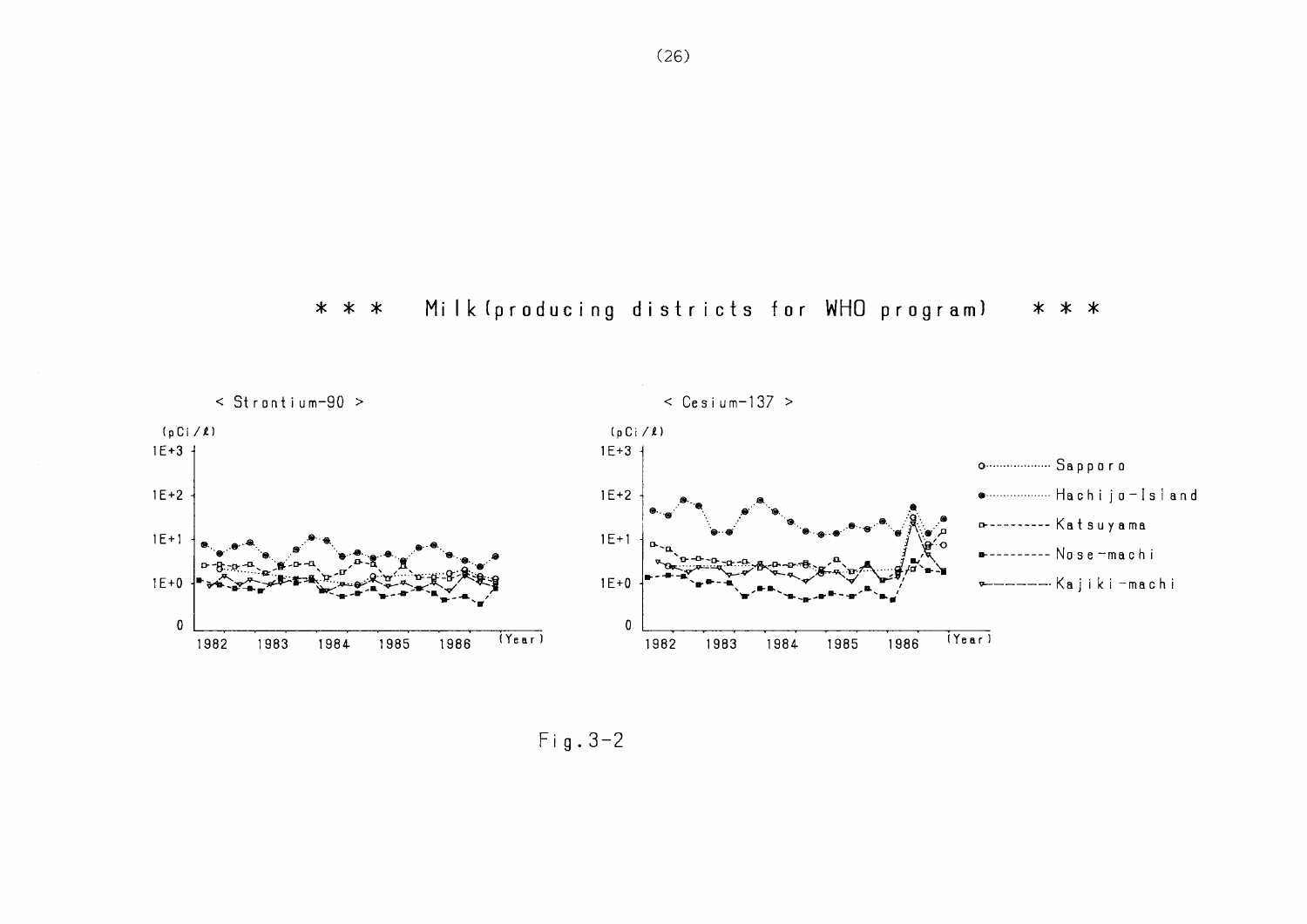



 $Fig. 3-3$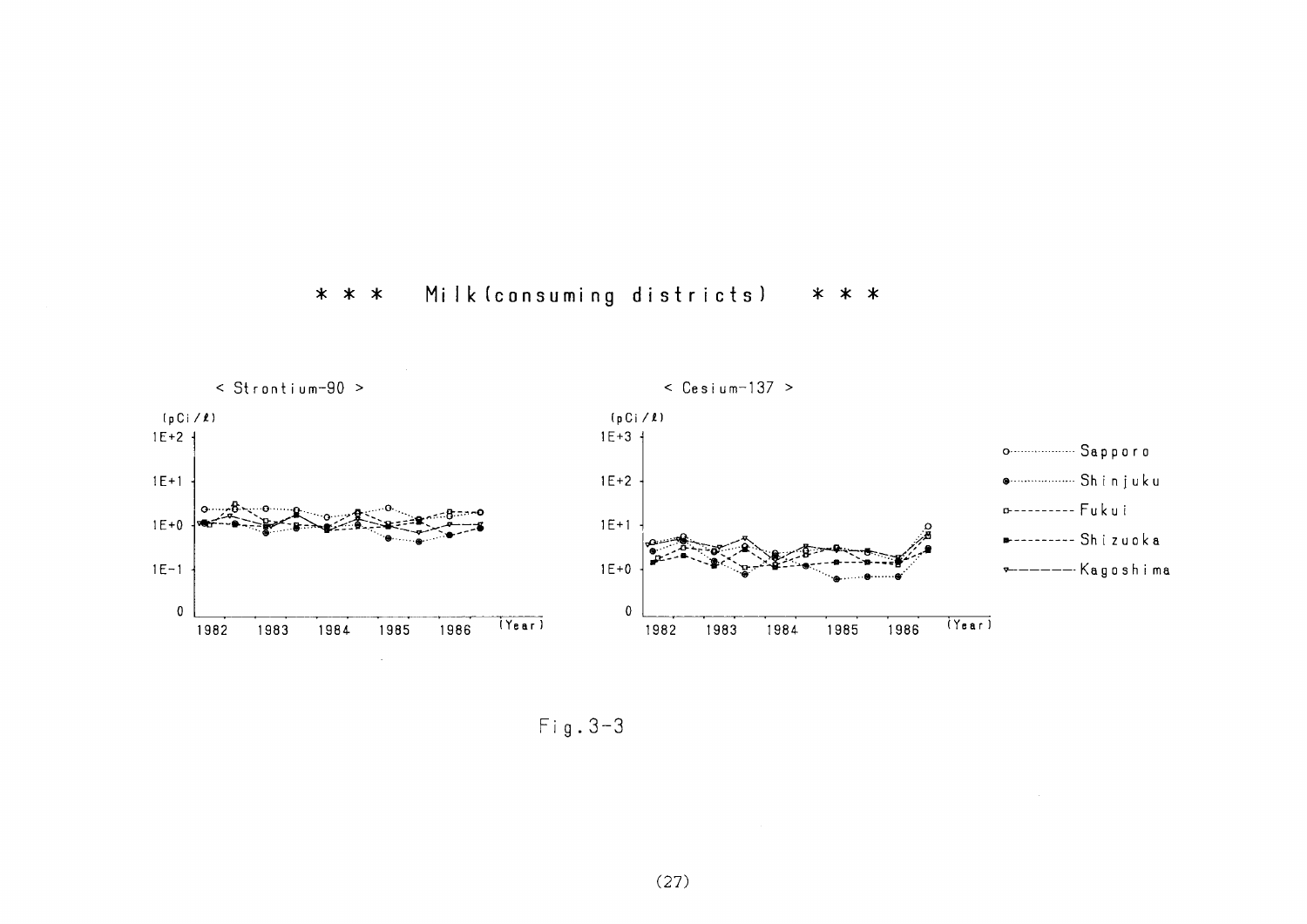



 $Fig. 3-4$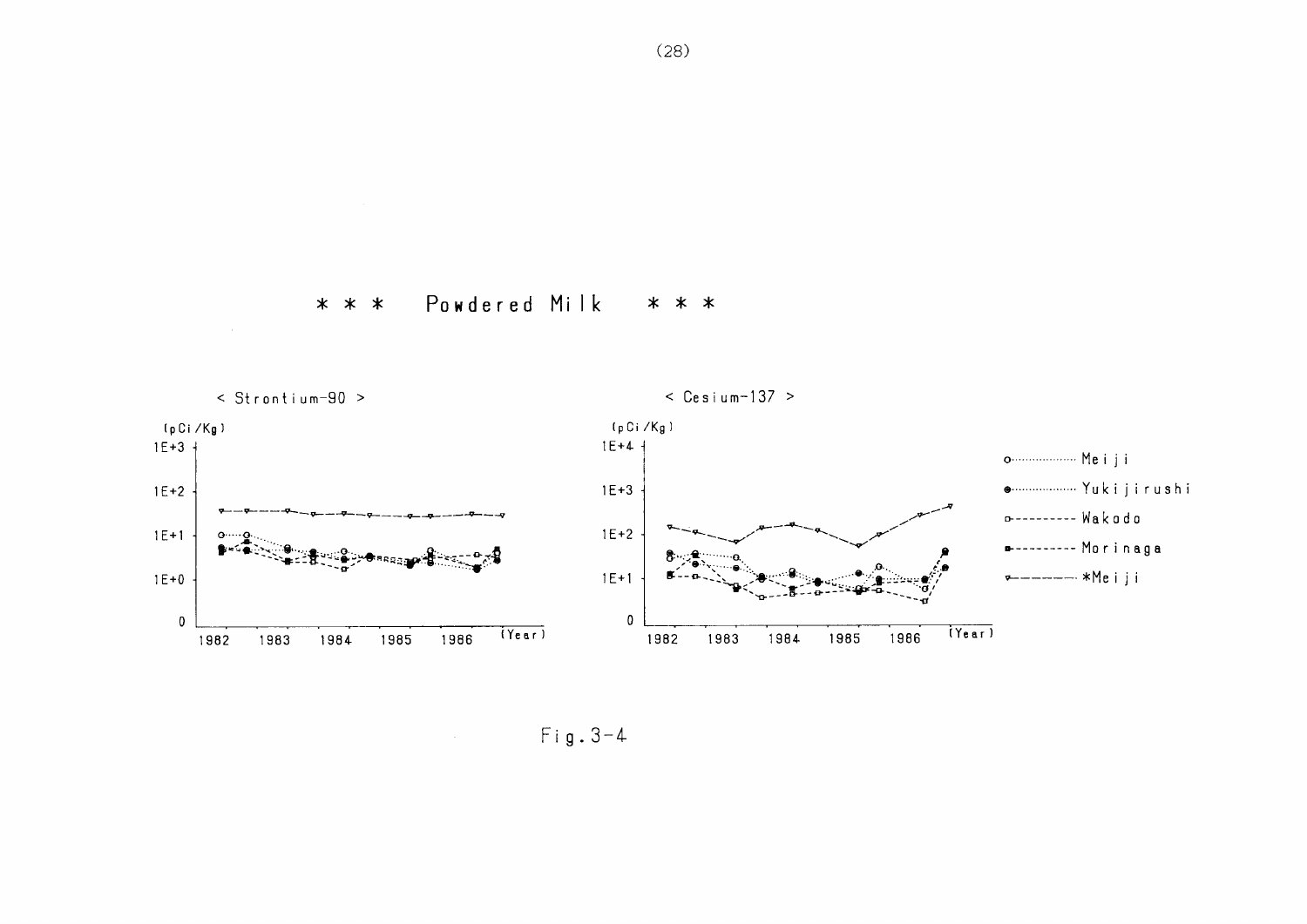

Vegetables (producing districts)

\* \* \*

n.

\* \* \*

 $Fig. 4-1$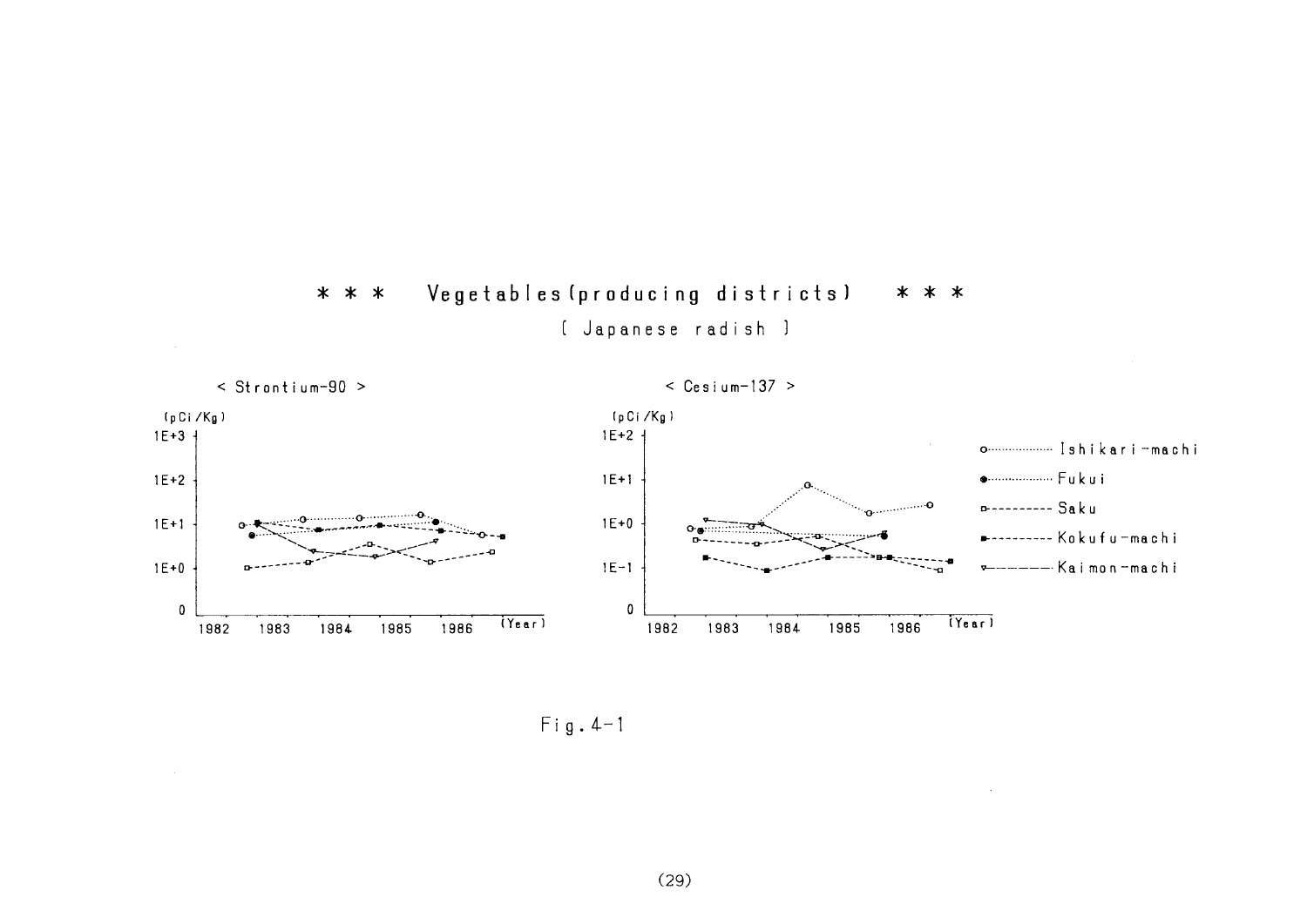

[ Japanese radish ]



 $Fig. 4-2$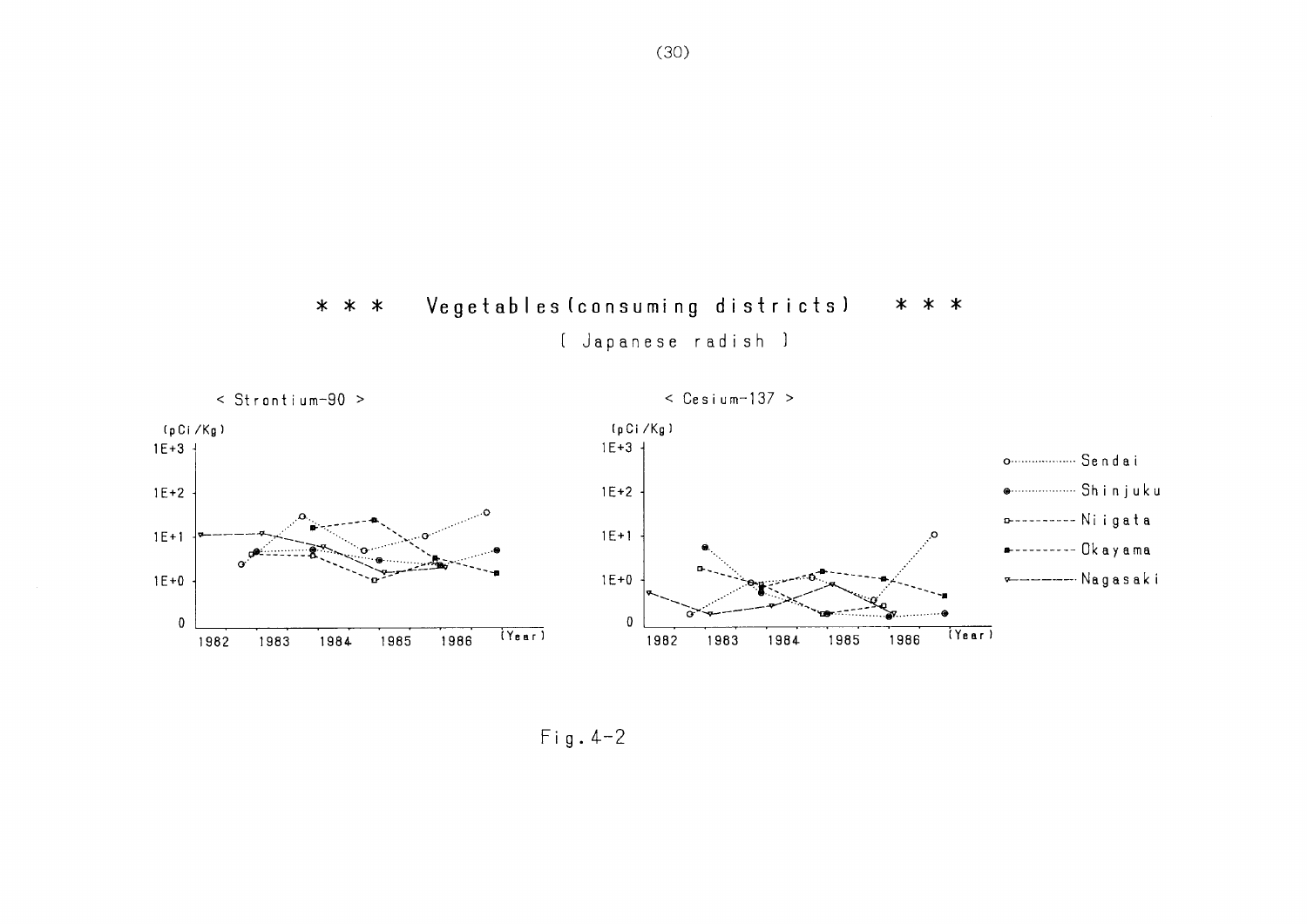





Fig.5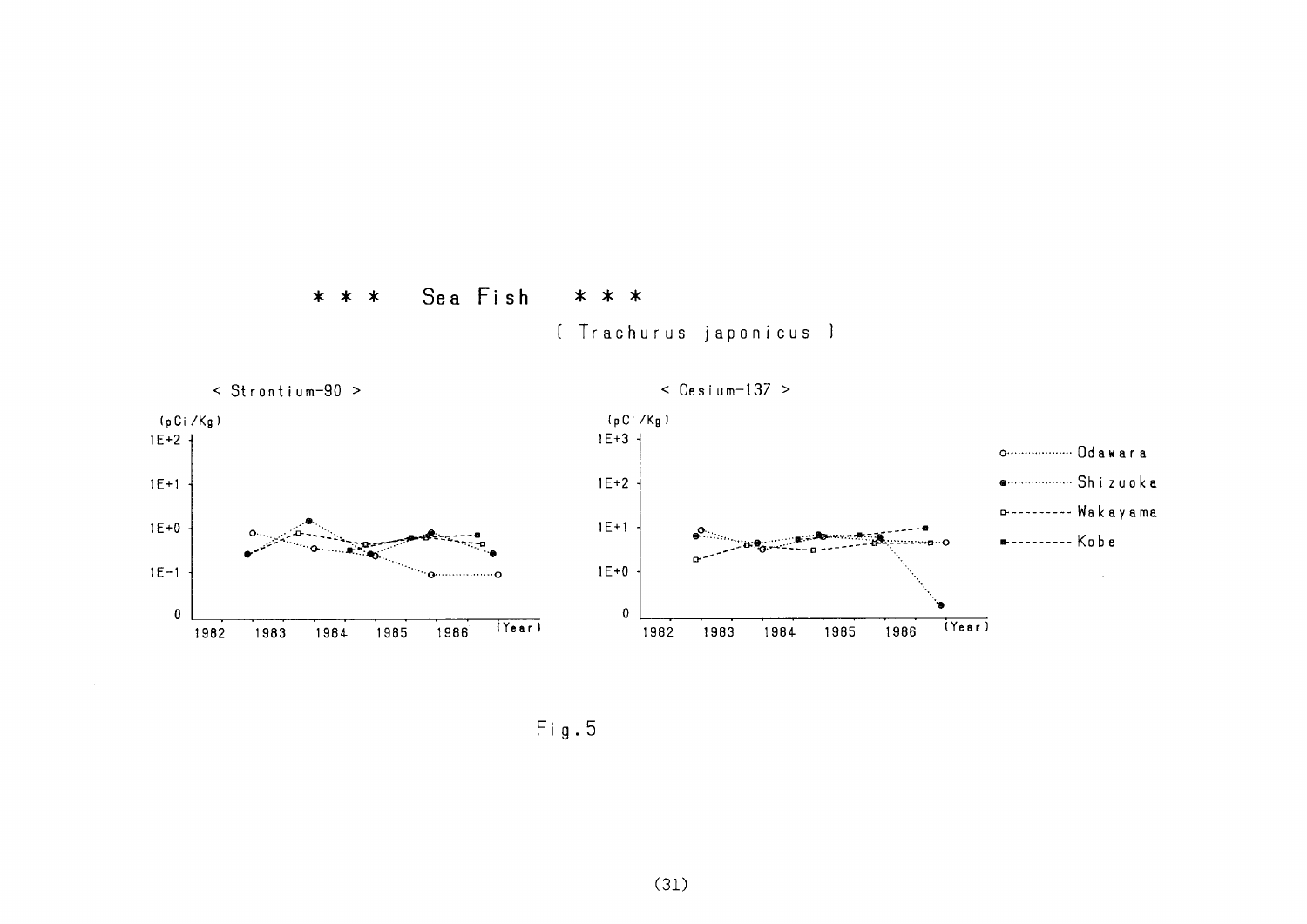

## \* \* \* Freshwater Fish \* \* \*

〔Carassius auratus〕



 $Fig. 6$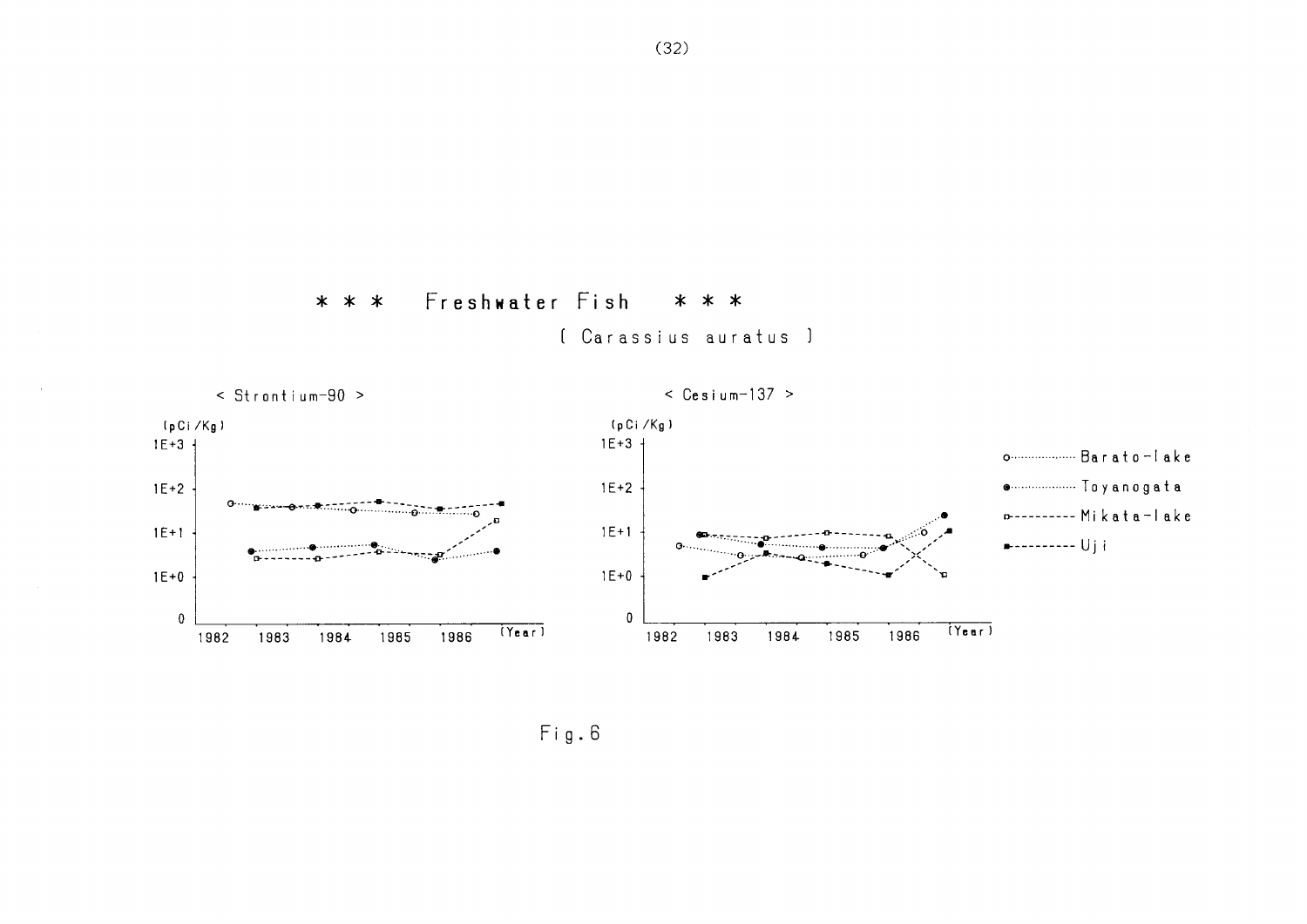





 $Fig.7$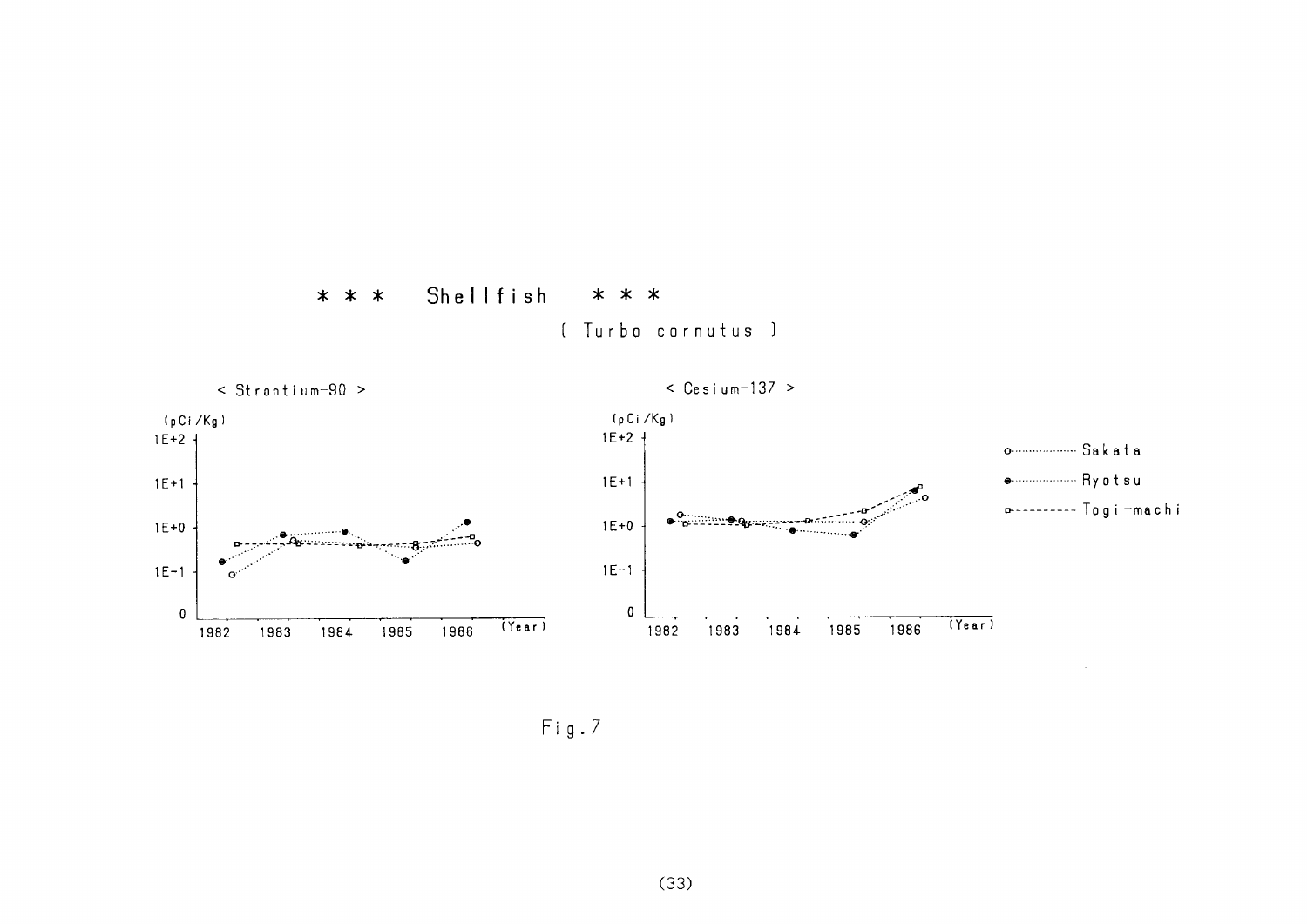





 $Fig. 8$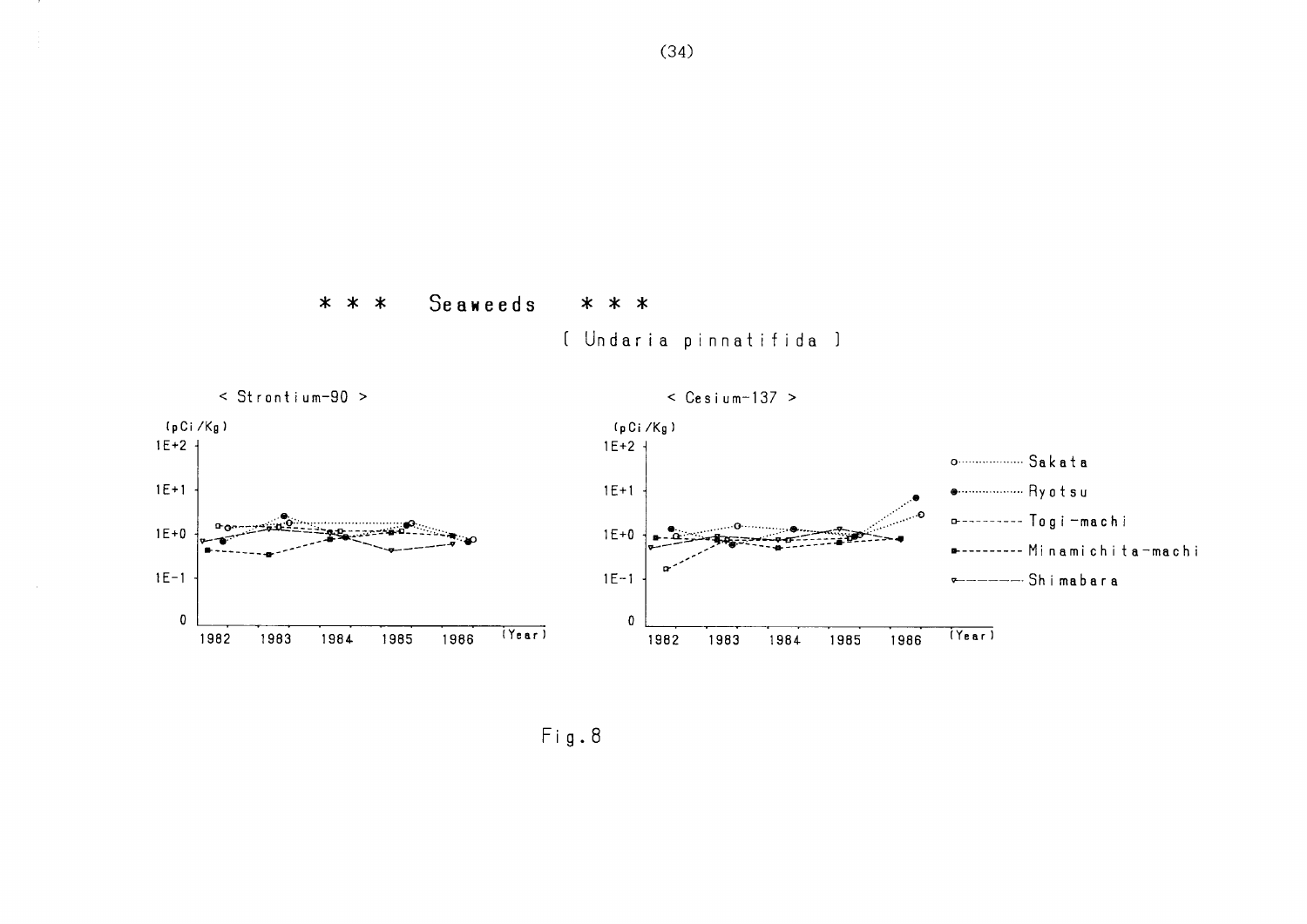